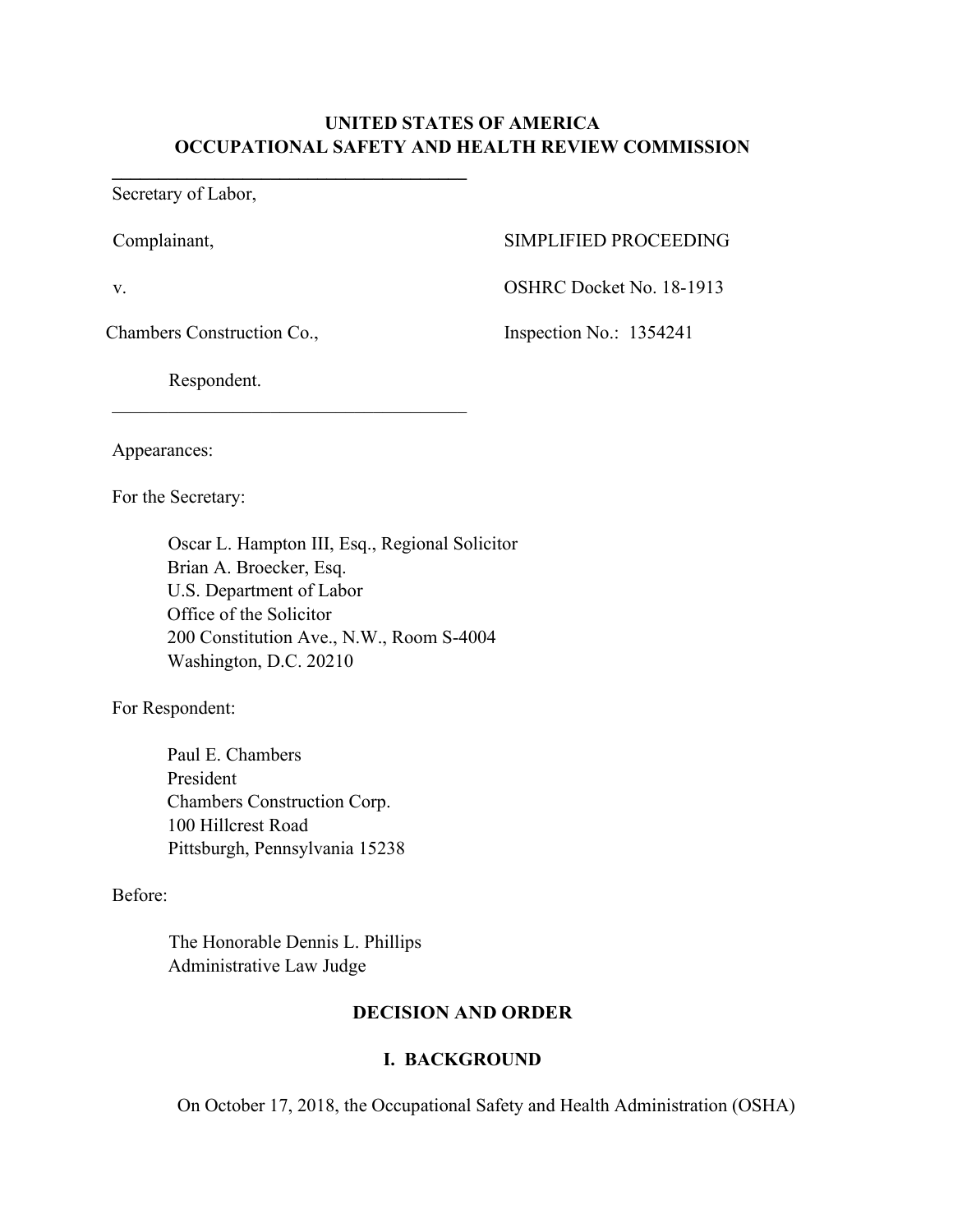inspected a Chambers Construction Co. (Chambers Construction or Respondent), worksite at 701 North Point Drive in Pittsburgh, Pennsylvania (Worksite), after OSHA Compliance Safety and Health Officer (CSHO) Walter Visage,<sup>[1](#page-1-0)</sup> who was driving on the West End Bridge, saw two individuals working on the roof of a commercial office building, the Cardello Building, without any apparent fall protection. He saw that the two individuals on the roof, later identified as Messrs. Ford and McCabe, were not adequately protected from falling off the edge of the roof, and, in accordance with OSHA's regional enforcement policy, initiated an inspection of the Worksite. (Stip. ¶ 5; Tr. 34-37, 50; Ex. 2, at 2, Exs. 5, 7). CSHO Visage testified:

Q. And from your inspection were you able to determine if Mr. McCabe or Mr. Ford were using any form of fall protection?

A. No. I did not see any form of fall protection that would have met at least minimum federal safety requirements. The roof and parapet walls were not tall enough to serve as guardrails. They weren't wearing harnesses….

(Tr. 50).

During his inspection, CSHO Visage learned that the two individuals on the roof were employees of Chambers Construction and had been tasked with applying a coating material to the surface of the roof to patch leaks. He also confirmed that the two employees were not using any form of fall protection while working on the roof. Although parapet walls surrounded the perimeter of the work area, CSHO Visage measured the walls in several locations and found that, in each instance, the wall was not tall enough to protect employees from falls. CSHO Visage also learned that one of the employees, Mr. Ford, had not received any training on how to recognize and minimize exposure to fall hazards.

<span id="page-1-0"></span> $1$  CSHO Visage is an OSHA safety specialist with about 19 years of experience. He has conducted over one hundred roof inspections. (Tr. 33-34).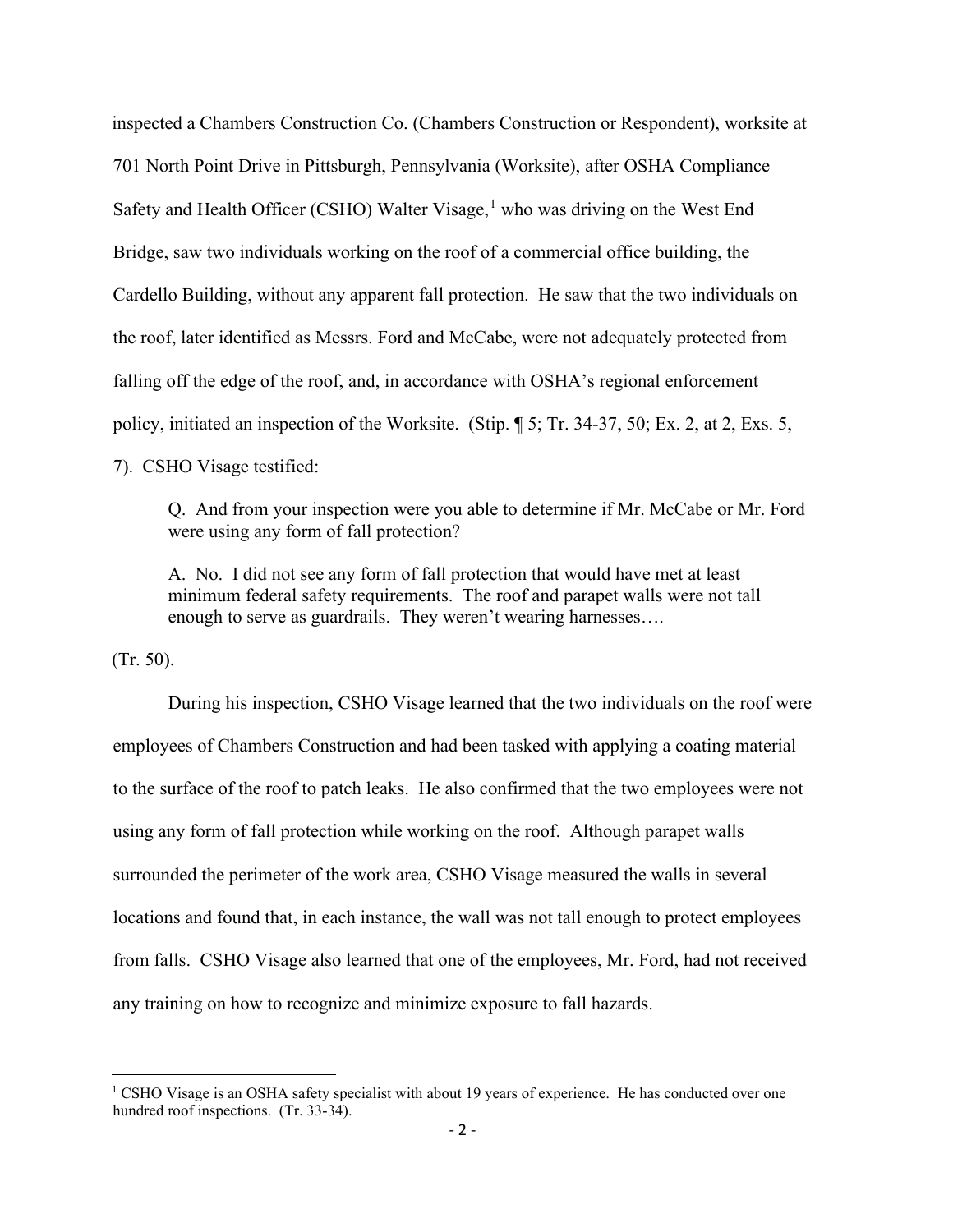On October 30, 2018, the Secretary of Labor (Secretary) issued Chambers Construction a citation and notification of penalty that contained two citation items. Item 1 alleged that Chambers Construction committed a serious violation of 29 C.F.R. § 1926.501(b)(10) by permitting two employees to perform roofing work on a low-slope roof with unprotected sides and edges more than six feet above a lower level without using a fall protection system. Item 2 alleged that Chambers Construction committed a serious violation of 29 C.F.R. § 1926.503(a)(1) by failing to train one of those employees on how to recognize and minimize exposure to fall hazards. OSHA proposed a penalty of \$2,772 for each violation, for a total penalty of \$5,544.

 The case was placed on the simplified proceedings calendar, and the parties submitted evidence and witness testimony on June 27, 2019, in Pittsburgh, Pennsylvania. Both parties filed post-hearing briefs. The evidence adduced at the hearing established that Chambers Construction committed the alleged violations, and that the proposed penalties for those violations are appropriate. Chambers Construction effectively admitted that it violated the cited standards but argues that it should not receive a penalty for its conduct because it believed that the parapet walls around the perimeter of the roof would be enough to protect its employees from falls. Respondent argues that it: 1) would not have had any problem with the citation had it been written up as a warning and 2) is ridiculous to identify this as a severe situation. (Tr. 111-13). Additionally, Chambers Construction contends that OSHA's inspection was invalid, presumably under the Fourth Amendment, because CSHO Visage lacked sufficient grounds to stop driving his car and initiate an inspection of the Worksite.

As explained below, Respondent's arguments lack merit. Chambers Construction may not disregard the requirements of OSHA's standards and rely instead on its own judgement regarding when fall protection is necessary to protect its employees. The penalties

- 3 -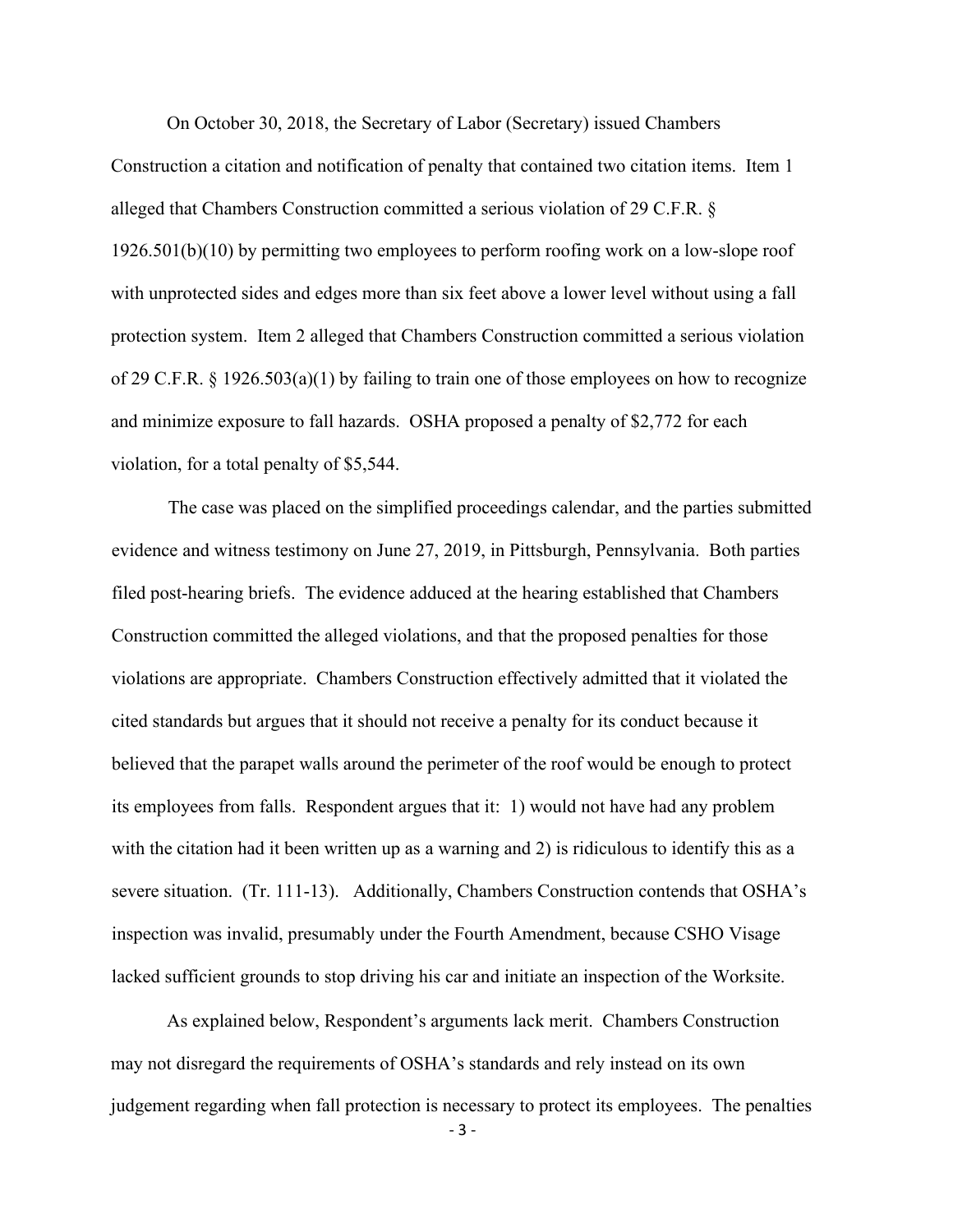that OSHA has proposed are appropriate and properly calculated based on the factors articulated in section 17(j) of the Occupational Safety and Health Act (OSH Act), 29 U.S.C. § 666(j).

Additionally, OSHA's inspection of the Worksite was properly conducted. Chambers Construction had no reasonable expectation of privacy when its employees worked in violation of OSHA's standards in the public's plain view, and CSHO Visage properly initiated an inspection based on his observation of that violative conduct. Chambers Construction also lacks standing to assert that OSHA's inspection violated the Fourth Amendment because OSHA conducted its inspection with the consent of the property manager and part-owner of the building. (Tr. 25-26). Additionally, Chambers Construction's argument fails because Chambers Construction itself consented to the OSHA inspection by not raising any objection to the inspection while it was being conducted. (Tr. 48-49). The citation items are affirmed, and the proposed penalty assessed.

#### **II. JURISDICTION**

Respondent filed a timely Notice of Contest. The Court finds that, as of the date of the alleged violations, it was an employer engaged in business affecting commerce within the meaning of section 3(5) of the OSH Act. (Stipulations (Stip.) ¶ 1; Tr. 102-03). Based upon the record, the Court finds that at all relevant times Respondent was engaged in a business affecting commerce and was an employer within the meaning of sections 3(3) and 3(5) of the OSH Act. The Court concludes that the Commission has jurisdiction over the parties and subject matter in this case, and Respondent is covered under the OSH Act.<sup>[2](#page-3-0)</sup>

<span id="page-3-0"></span><sup>2</sup> *See Clarence M. Jones*, 11 BNA OSHC 1529, 1531 (No. 77-3676, 1983) (even small construction projects that involve only local purchases affect interstate commerce); *Slingluff v. OSHRC*, 425 F.3d 861, 866-67 (10th Cir. 2005) (the economic activity of construction affects interstate commerce). Chambers Construction was a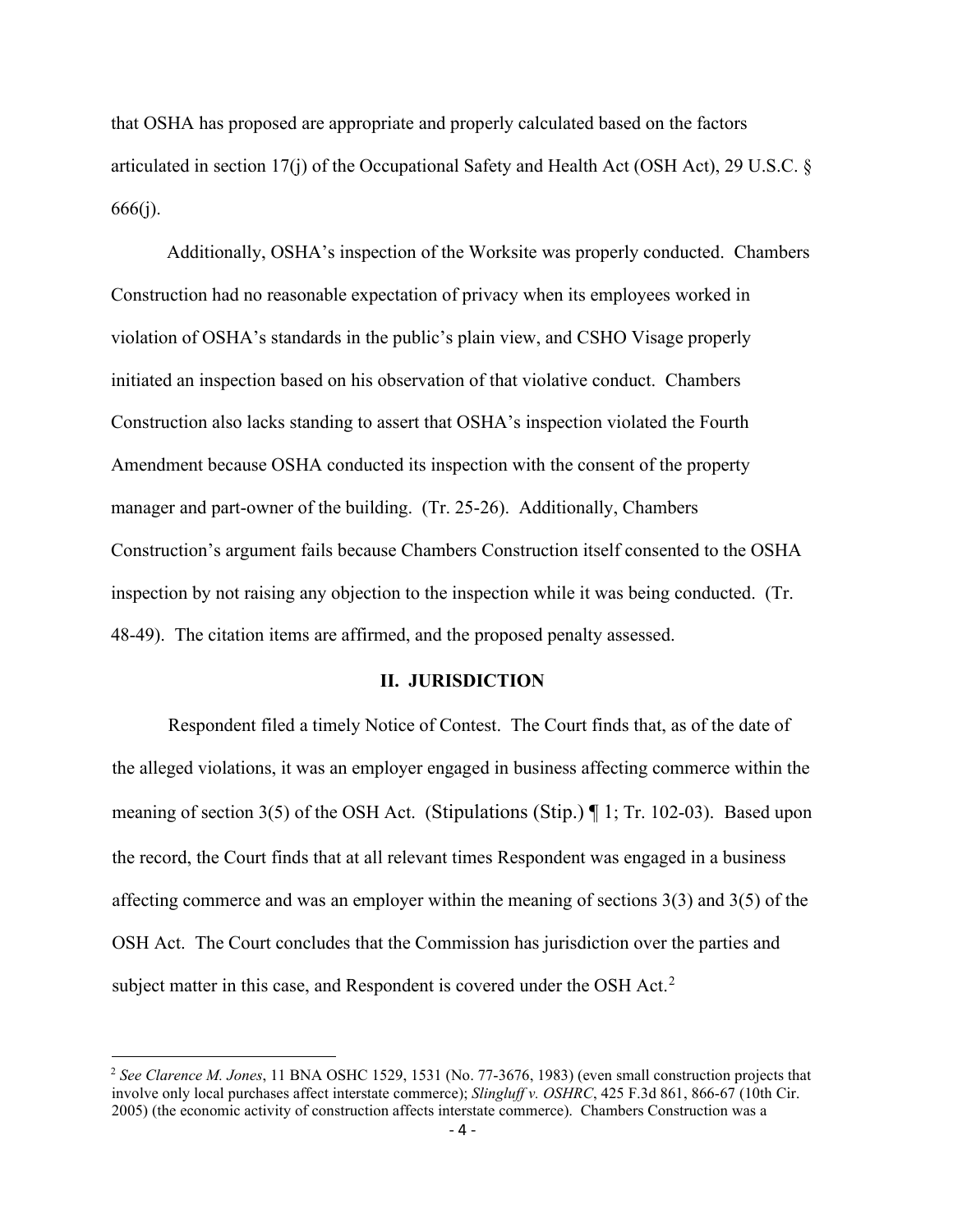## **III. OSHA CITATION**

**Citation 1, Item 1** alleges a serious violation of 29 C.F.R. § 1926.501(b)(10) and proposes a

\$2,772 penalty. The Secretary claims that Respondent violated the cited standard because:

Each employee engaged in roofing activities on low-slope roofs, with unprotected sides and edges 6 feet (1.8 M) or more above lower levels was not protected from falling by guardrail systems, safety net systems, personal fall arrest systems, or a combination of warning line system and guardrail system, warning line system and safety net system, or warning line system and personal fall arrest system, or warning line system and safety monitoring system, or on roofs 50-feet (15.25 m) or less in width, by the use of a safety monitoring system alone:

a) Job site, 701 North Point Drive, Pittsburgh, PA: On or about October 17, 2018, during roofing work the employer did not ensure that appropriate fall protection systems/devices were in use where employees were exposed to fall hazards of up to approximately 50 feet or greater.

**Citation 1, Item 2** alleges a serious violation of 29 C.F.R. § 1926.503(a)(1) and proposes a

\$2,772 penalty. The Secretary claims that Respondent violated the cited standard because:

The employer did not provide a training program for each employee who would be exposed to fall hazards that enabled the employee to recognize the hazards of falling and that trained each employee in the procedures to be followed in order to minimize these hazards:

a) Job site, 701 North Point Drive, Pittsburgh, PA: On or about October 17, 2018, during roofing work the employer did not ensure that appropriate fall protection training was provided for an employee who was exposed to a fall hazard of up to approximately 50 feet or greater.

# **IV. STIPULATIONS**

The parties agreed to the following stipulated facts prior to the hearing (Tr. 16-20):

1. Respondent is a corporation organized under Pennsylvania law.

covered employer under the OSH Act. 29 U.S.C. § 652(5) (defining "employer" as a "person engaged in a business affecting commerce who has employees").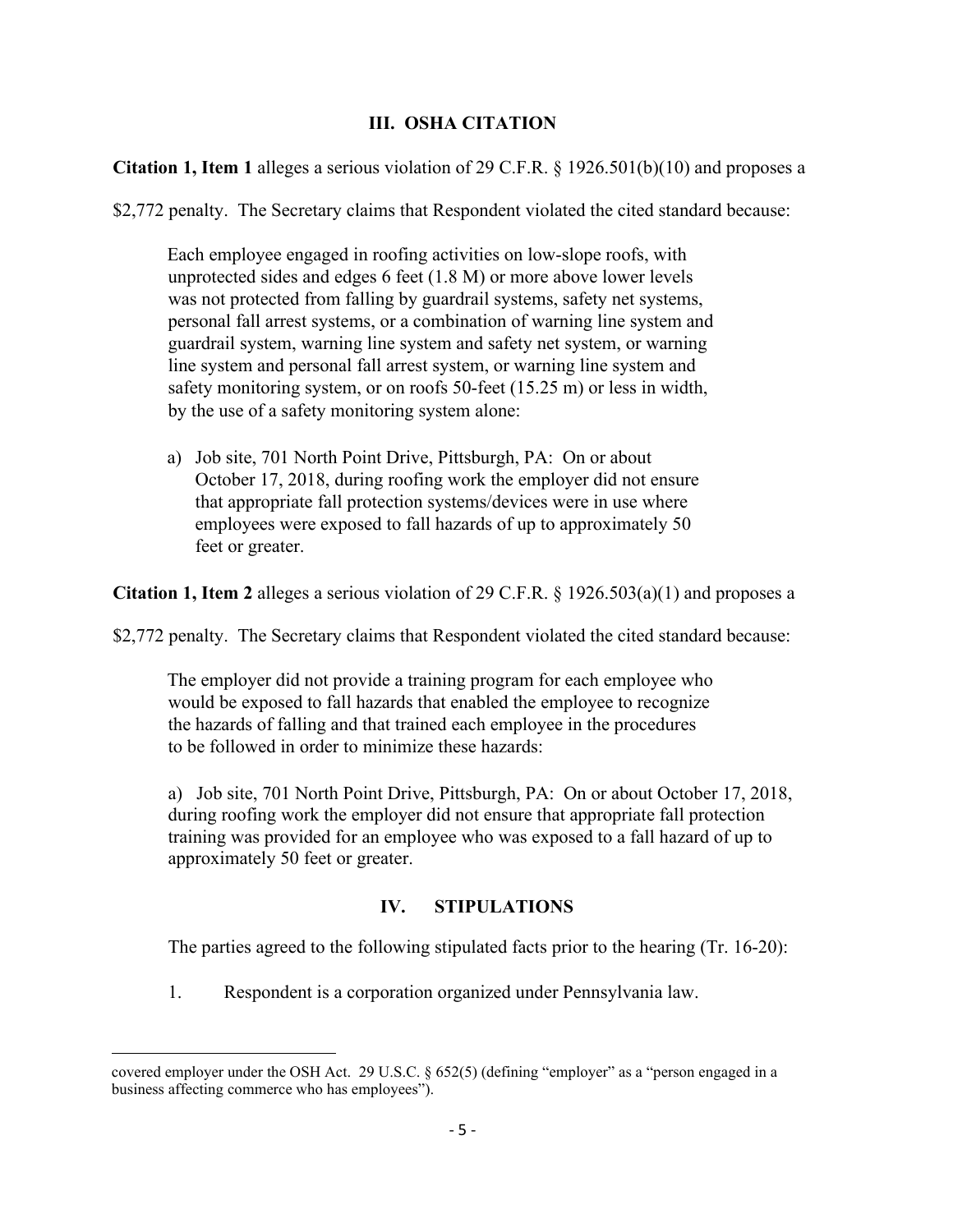- 2. Paul Chambers is, and at all relevant times was, the president of Respondent.
- 3. Respondent was hired to apply coating to the roof of the building located at 701 North Point Drive to patch leaks.
- 4. The area of the roof on which Respondent's employees worked was approximately four-to-five stories above the lower level.
- 5. Two Respondent employees performed the roofing work on October 17, 2018: Ed McCabe and Maltese Ford.
- 6. Ed McCabe was the supervisor of Maltese Ford.
- 7. Respondent did not instruct Mr. McCabe or Mr. Ford to use a fall protection system (such as a guardrail system, a safety net system, personal fall arrest systems, a warning line system, or a combination thereof) while working on the roof on October 17, 2018, because Respondent did not believe it was required.

(Joint Pre-hearing Statement, at 5-6; Tr. 15-20).

### **V. RELEVANT FACTS**

Chambers Construction is a construction contractor that works on commercial and industrial jobs in the Pittsburgh area. (Tr. 102-03). The company performs a variety of work, including roofing work. (Tr. 102). Paul Chambers is the company's president, and his wife, Nancy Defazio-Chambers, owns the company. (Stip. ¶ 2; Tr. 99). On behalf of Chambers Construction, Mr. Chambers contracted with Richard Cardello, the property manager and part-owner of the Cardello Building located at the Worksite, to perform construction work at the Cardello Building. (Tr. 25-26, 102). Chambers Construction originally contracted to perform work inside of the building, e.g. working on drywall, ceilings and doors. (Tr. 102-03). While Chambers Construction was working inside the building, Mr. Chambers agreed, at Mr. Cardello's request, that some of Respondent's employees would also apply coating to the surface of the roof to patch leaks. (Stip.  $\parallel$  3; Tr. 26, 30, 103-04).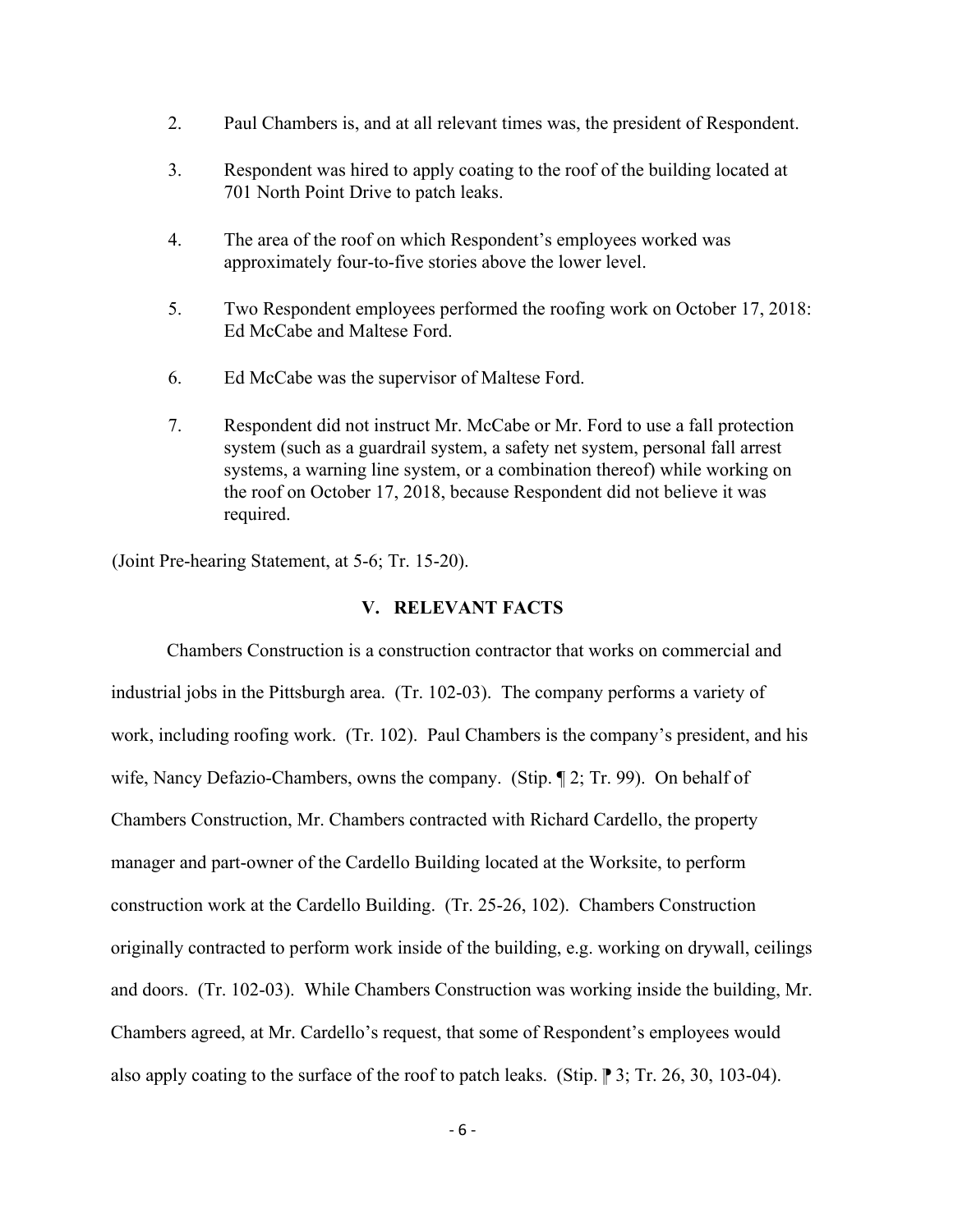On the morning of October 17, 2018, at about 9:45 a.m., CSHO Visage saw two individuals working on the roof of the Cardello Building. (Tr. 34-35, 37; Ex. 2, at 4, Ex. 5 at "C"). The two individuals were later identified as Messrs. Ed McCabe<sup>[3](#page-6-0)</sup> and Maltese Ford, both of whom were employees of Chambers Construction. (Stip.  $\triangleright$  5; Tr. 39-40, 56, 115; Exs. 8-9). When CSHO Visage observed the work from the West End Bridge, he had an elevated view and was at a height that was almost even with the roof of the Cardello Building. (Tr. 35, 93; Ex. 5 at "B"). CSHO Visage also observed Messrs. McCabe's and Ford's work from the parking lot and street adjacent to the Cardello Building. (Tr. 40-43; Ex. 5).

Based on his observations from these locations, CSHO Visage suspected that Messrs. McCabe and Ford were not using any form of fall protection while working on the roof. (Tr. 35-36, 42, 44, 94-95; Exs. 12 [Ford]), 13 [McCabe]. CSHO Visage did not see any harnesses or warning lines being used, nor did it appear that one of the employees was acting as a safety monitor for the other. $4$  (Tr. 35-39, 42, 94-96). Although parapet walls surrounded the perimeter of the work area, the walls appeared to be too short to protect the employees from falls. (Tr. 35, 43, 93-96). CSHO Visage testified that, because he could see the top of an employee's waist, he suspected that the parapet walls were not tall enough to protect the employees. (Tr. 73, 77, 95-96). Based on his observations, CSHO Visage initiated an OSHA

<span id="page-6-0"></span><sup>&</sup>lt;sup>3</sup> Mr. McCabe worked for companies associated with Mr. Chambers for about 27 years. (Tr. 114).

<span id="page-6-1"></span><sup>4</sup> CSHO Visage testified:

Q And you have no reason to believe that – do you have reason to doubt the fact that Mr. McCabe was the safety monitor for him and Mr. Maltese?

A Sir, when I entered onto the roof, he [McCabe] was engaged in work. He can't possibly be a safety monitor under minimal federal safety requirements.

<sup>(</sup>Tr. 79-80). The Court agrees with CSHO McCabe and finds that Mr. McCabe was not acting as the safety monitor for himself and/or Mr. Ford when CSHO Visage entered onto the roof. Mr. McCabe was atop the roof using a long handle brush performing work applying roofing compound beyond that of a safety monitor and he cannot be his own safety monitor when performing that work. (Tr. 47-58, 80-81, 105, 115-16; Ex. 16).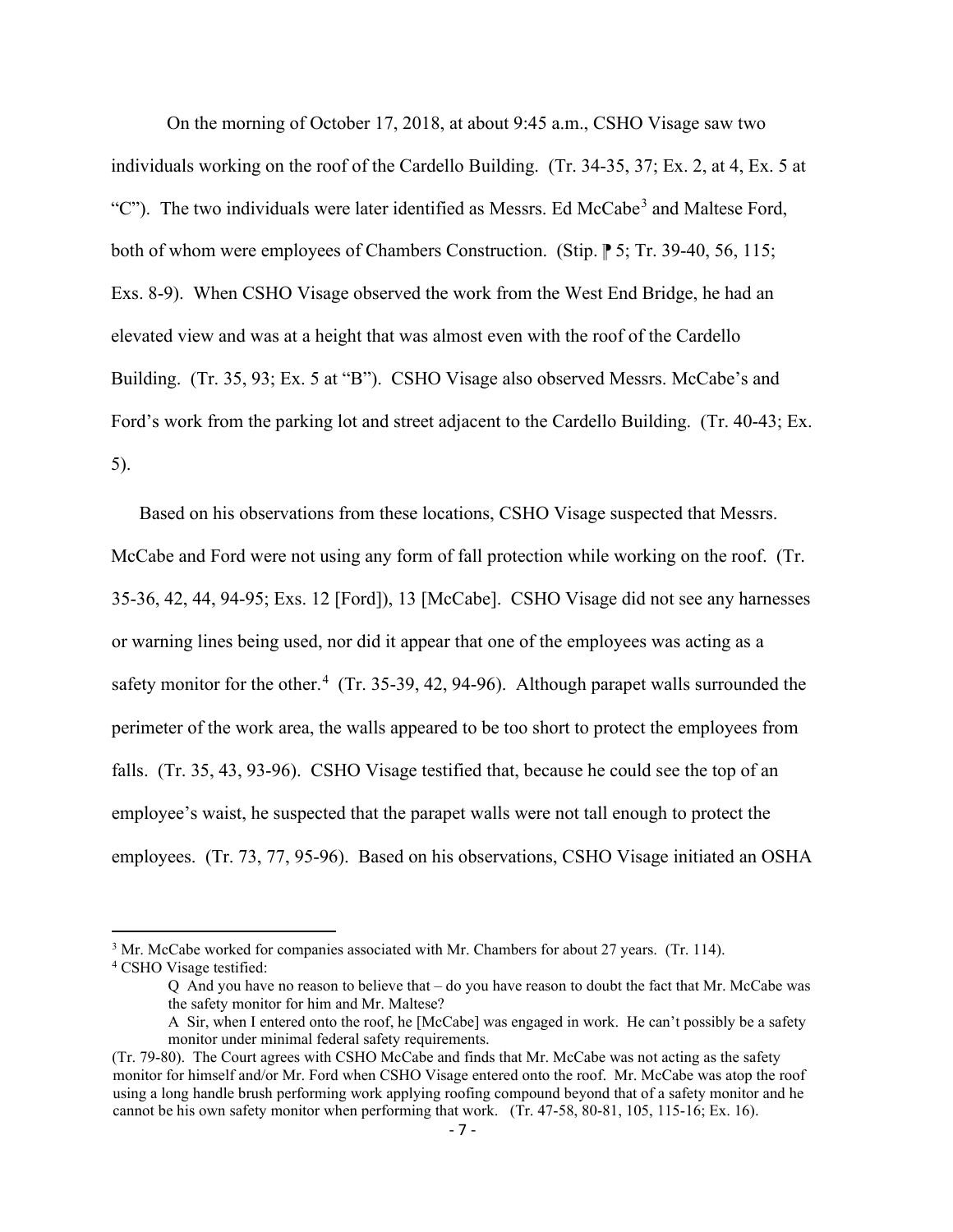inspection, as required by OSHA's regional enforcement policy,<sup>[5](#page-7-0)</sup> to determine whether the employees were protected from falls. (Tr. 44-45; Ex. 3, at 1).

When CSHO Visage arrived at the Cardello Building, he asked to meet with the person in charge, and was directed to Mr. Cardello. (Tr. 45). CSHO Visage told Mr. Cardello that he had seen individuals working on the roof without any apparent fall protection and asked for permission to inspect the work area. (Tr. 31-32, 43-45). Mr. Cardello agreed and personally escorted CSHO Visage to the Cardello Building's roof without objection. (Tr. 27, 46). Mr. Cardello was "cooperative and polite throughout" the OSHA inspection. (Tr. 46).

Once on the roof, CSHO Visage focused his inspection on the area where he had seen Messrs. McCabe and Ford working, which was the southeast corner of the roof. Mr. McCabe was still on the roof working without any fall protection. Ford was not on the roof initially when CSHO Visage came atop the roof. Mr. Ford came back up to a roof that was different from where Mr. McCabe was working. (Tr. 38-42, 46-48, 51-52, 79-81; Exs. 5, at "C", 8-9, 12, 15-16 [showing McCabe on roof], 18, at "A" [McCabe], 19). The area of the roof on which Chambers Construction's employees worked was essentially flat, although the surface of the roof tapered slightly upwards as it reached the parapet wall. (Tr. 29-30, 50, 57). CSHO Visage took several measurements of the parapet walls in the work area. (Tr. 46-47; Ex. 6). CSHO Visage measured the parapet wall near the door at the entrance to the roof and found that it was 30 inches high. (Tr. 50-51; Ex. 6). He also measured the parapet wall on

<span id="page-7-0"></span><sup>5</sup> OSHA Region III has an emphasis program on fall hazards that requires CSHOs to conduct an inspection at all "sites where fall protection for employees on walking/working surfaces 6' or more above a lower level is not apparent." OSHA Directive No. 2019-03 (CPL 04), Regional Emphasis Program for Fall Hazards in the Construction Industry, p. 4 (October 1, 2018), available at: https://www.osha.gov/sites/default/files/enforcement/directives/1901 CPL 04-01.pdf. (Tr. 44-45).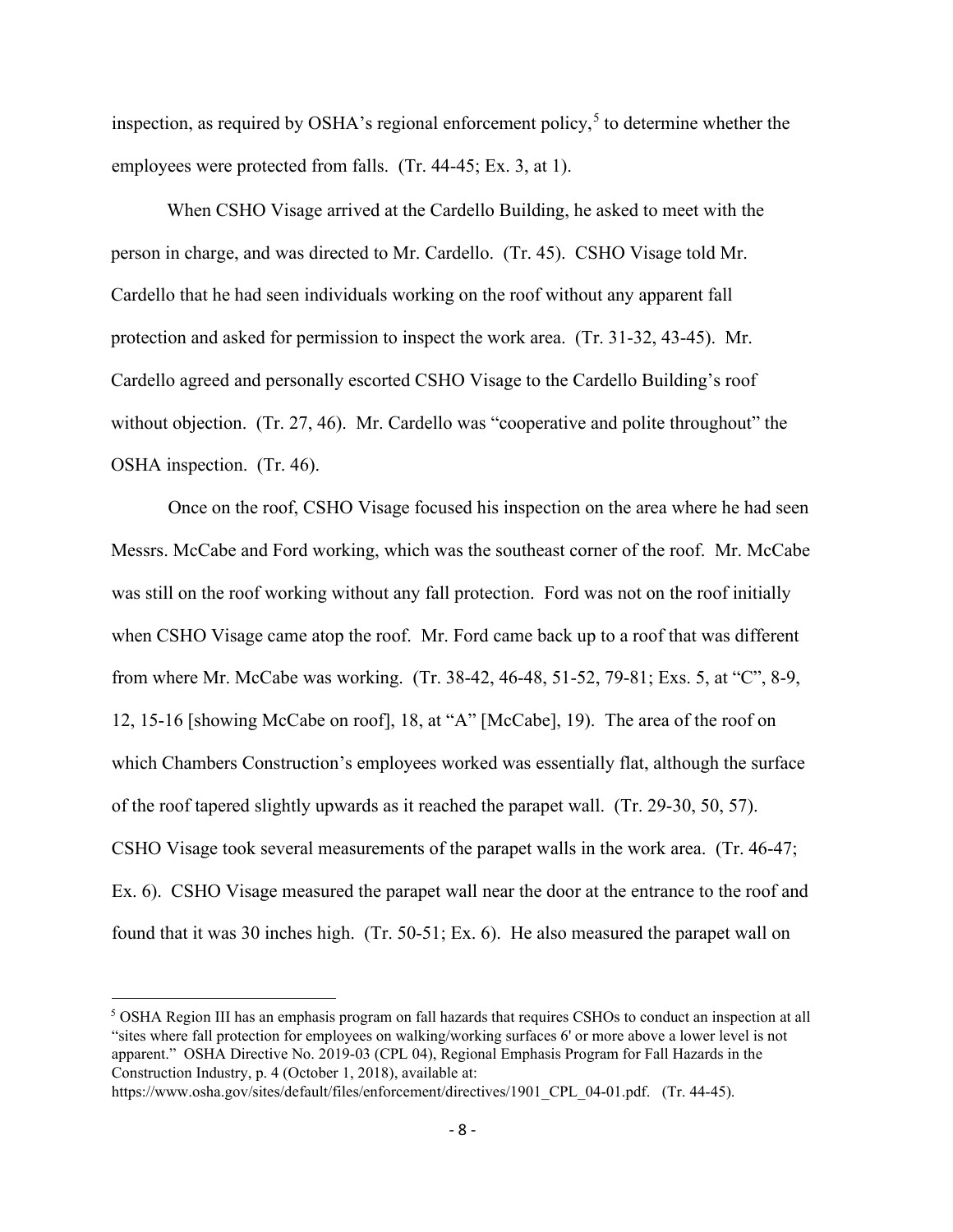the north side of the work area, a few feet from what appeared to be freshly applied coating on the interior side of the wall and found that the wall was 22 inches high. (Tr. 50-51, 54-55, 85; Ex. 2, at 3, Exs. 6, 17). Additionally, CSHO Visage measured the parapet wall on the east side of the work area, adjacent to where he had seen Mr. McCabe working, and found that it was 3[6](#page-8-0) inches high.<sup>6</sup> (Tr. 42, 50-59, 119; Ex. 2, at 5, Exs. 15-16, 19, at "A"). CSHO Visage also measured the parapet wall on the south side of the work area, near where a can of coating and a brush had been set and found that the wall was 33 inches high. (Tr. 42, 51, 54- 59; Ex. 2, at 5, Exs. 6, 20 at "A").

CSHO Visage's inspection confirmed that Chambers Construction's employees were not using any form of fall protection while working on the roof. (Tr. 50, 118). Mr. Chambers did not instruct his employees to use a fall protection system during their work on the roof. (Stip.  $\sqrt{7}$ ; Tr. 49, 64, 104-05, 110; Ex. 6). Mr. McCabe did not use fall protection, nor as his supervisor did he instruct Mr. Ford to use fall protection. (Stip.  $\P$  6-7; Tr. 118). Chambers Construction did not measure the height of the parapet walls in the work area before beginning the roofing work, but assumed that the walls alone would sufficiently protect its employees from falls. (Stip. ¶ 7; Tr. 49, 64, 104-05, 110, 118; Ex. 6).

CSHO Visage also learned from his inspection that Chambers Construction had not provided Mr. Ford, who had only worked for the company for a month or so, with any fall hazard training before he was assigned to work on the roof of the Cardello Building.<sup>[7](#page-8-1)</sup> (Tr. 63-65, 106-07, 118). When CSHO Visage requested copies of the company's training records, Chambers Construction did not have any to disclose. Mr. Chambers told CSHO

<span id="page-8-1"></span><span id="page-8-0"></span><sup>&</sup>lt;sup>6</sup> CSHO Visage testified that "36 inches is not tall enough to meet the minimum safety standards." (Tr. 74).<br><sup>7</sup> It was CSHO Visage's understanding that October 17, 2018 was the first time Mr. Ford worked atop a roof. (Tr. 63-64). At the time of the OSHA inspection, Mr. Ford had worked for Respondent for "[a] month or two months." (Tr. 105-06).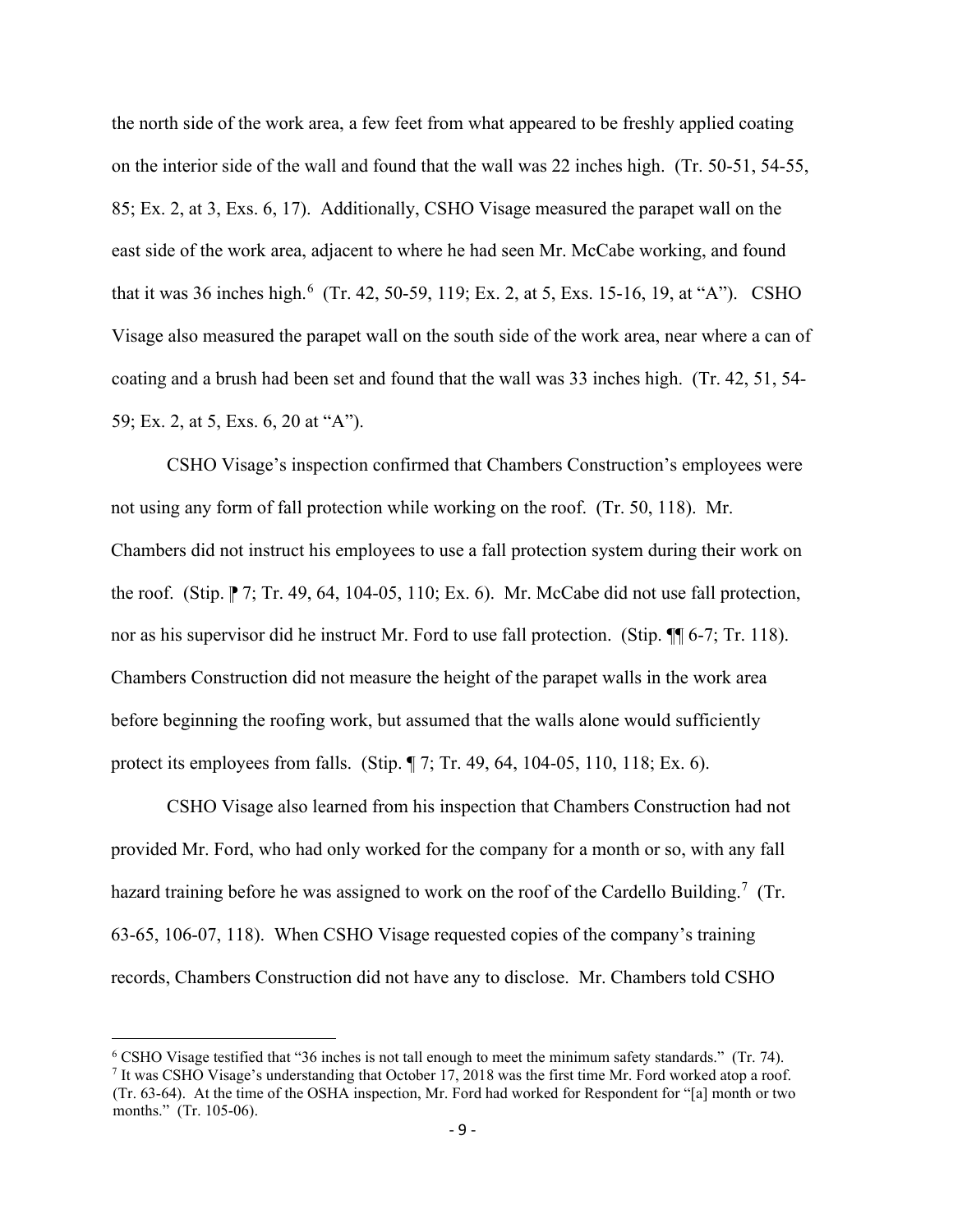Visage during the OSHA inspection that he had "lost or misplaced his S&H records." (Tr. 63-66, 106-07; Ex. 3, at 5).

At no point during the inspection did Chambers Construction object to CSHO Visage's inspection or presence on the roof. (Tr. 48-49). When CSHO Visage spoke with Mr. Chambers on the telephone during the inspection, Mr. Chambers told CSHO Visage that the violations were "his fault" and that he had "[n]o arguments here w/ [with] us."<sup>[8](#page-9-0)</sup> (Tr. 48-49; Ex. 6). Mr. Chambers arrived at the Worksite about 20 to 30 minutes after speaking with CSHO Visage by telephone. (Tr. 48; Ex. 6)

At the hearing, Mr. Chambers confirmed that he did not measure the parapet walls at the Worksite, and that he did not instruct his employees to use any fall protection on the roof.<sup>[9](#page-9-1)</sup> (Stip.  $\P$  7; Tr. 48-49, 104-10; Ex. 2, at 3, Ex. 6). He also confirmed that he did not give Mr. Ford any fall hazard training or training materials prior to instructing him to work on the roof. (Tr. 106-07).

After the OSHA inspection, Messrs. McCabe and Ford watched training videos and obtained and used harnesses<sup>10</sup> and ropes to complete their work atop the roof of the Cardello Building.<sup>11</sup> (Tr. 116; Resp't Post Hr'g Br.).

<span id="page-9-1"></span><sup>9</sup> CSHO Visage's inspection notes indicate Mr. Chambers told him during their telephone conversation that Chambers Construction "didn't msre (sic) [measure][the parapet walls]." (Tr. 48-49, 104; Ex. 6).

<span id="page-9-0"></span><sup>8</sup> CSHO Visage testified that Mr. Chambers told him that he [Chambers] had "[n]o arguments with them [the violations observed by OSHA]. (Tr. 49).

<span id="page-9-2"></span> $10$  Respondent owned the necessary safety harnesses and equipment to do the job. (Tr. 120).

<span id="page-9-3"></span><sup>&</sup>lt;sup>11</sup> In its closing argument at the hearing, Respondent seemed to raise for the first time a "Greater Hazard" defense to Citation 1, Item 1, when it argued that there was "more possibility of creating a hazard by ropes than there were – then there was of somebody falling off the roof." Any such defense was not timely asserted, was abandoned and lacks merit. Respondent did not include a greater hazard defense in the parties' Joint Pre-Hearing Statement. *Field & Assoc., Inc*., 19 BNA OSHC 1379 (97-1585, 2001). The defense was not discussed in Respondent's post hearing brief and the Court finds it has been abandoned. *L & L Painting Co.,* 23 BNA OSHC 1986, 1989 n.5 (No. 05-0055, 2012) (item not addressed in post-hearing briefs deemed abandoned). There is also insufficient evidence to prove that compliance with 29 C.F.R. § 1926.501(b)(10) would create a greater hazard than noncompliance. *See Dole v. Williams Enters., Inc*., 876 F.2d 186, 1988 (D.C.Cir. 1989).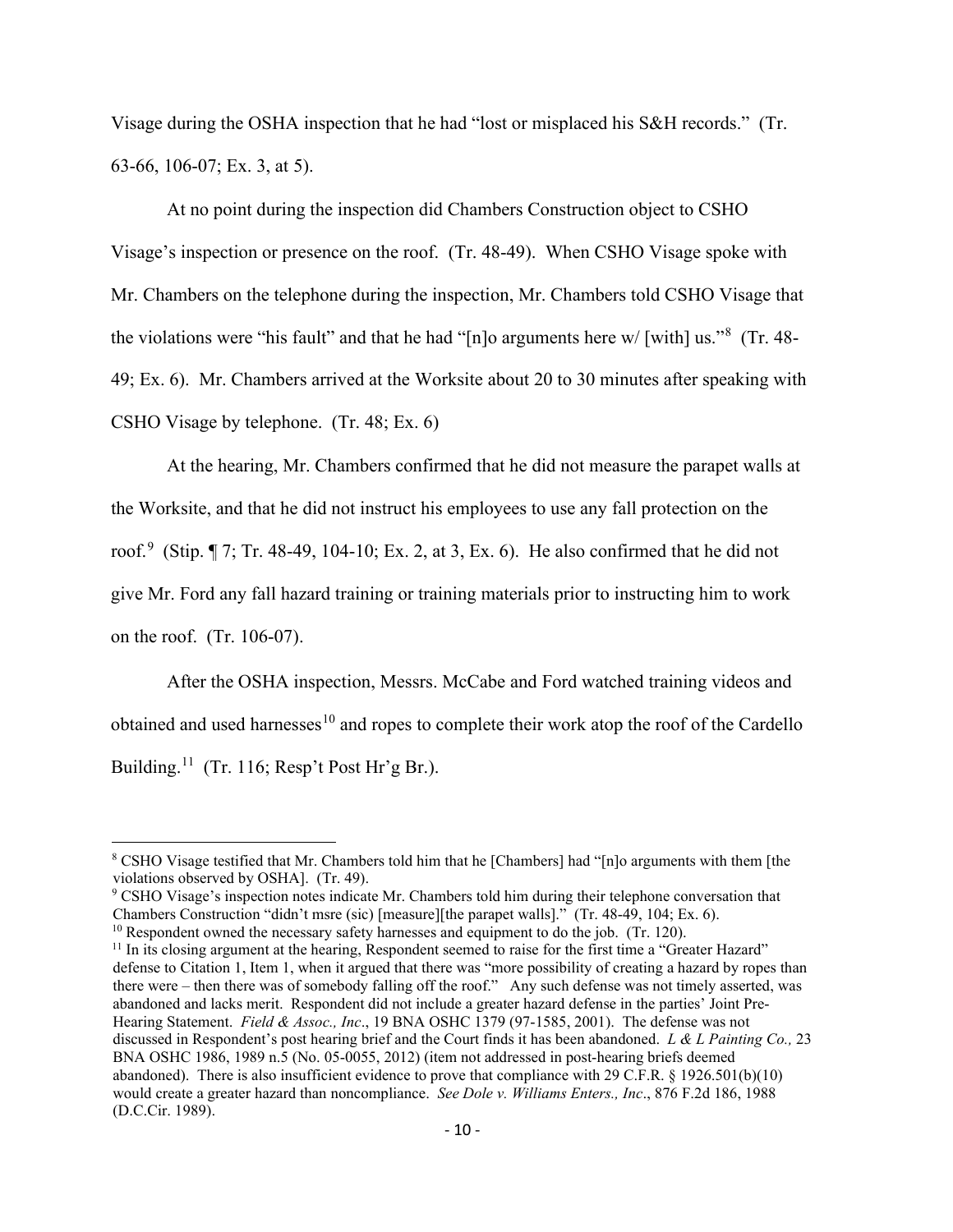#### **VI. DISCUSSION**

The Secretary must prove an OSHA violation by showing, through a preponderance of the evidence, that: (1) the cited standard applies; (2) the employer failed to comply with the terms of the cited standard; (3) employees had access to the violative condition; and (4) the employer either knew or could have known with the exercise of reasonable diligence of the violative condition. *Sw. Bell Tele. Co.*, 19 BNA OSHC 1097, 1098 (No. 98-1748, 2000)  $(a$ ff'd, 277 F.3d 1374 (5<sup>th</sup> Cir. 2001). The Secretary has proven all those requirements.

 Additionally, Chambers Construction's claim that CSHO Visage lacked sufficient grounds to initiate the inspection is found to be without merit. Chambers Construction had no reasonable expectation of privacy while working on the roof of the Cardello Building because the work was conducted in the public's plain view. Moreover, Chambers Construction lacks standing to claim that its Fourth Amendment rights were violated because the property manager and part-owner of the building consented to OSHA's inspection. Finally, Chambers Construction also consented to the inspection when it raised no objection to the inspection while it was taking place. (Tr. 48-49).

#### A*. The OSH Act and the cited standards applied to Chambers Construction.*

Chambers Construction was a covered employer under the OSH Act,  $^{12}$  $^{12}$  $^{12}$  and OSHA's construction industry standards apply to the work that Chambers Construction performed on the Cardello Building's roof. Chambers Construction is a construction contractor, and on October 17, 2018, two of its employees were repairing the roof of the Cardello Building by applying a coating material to its surface. (Stips.  $\mathbb{P}$  3, 5; Tr. 26, 30, 103-04; Sec'y Post Hr'g Br. 8-9). Roof repair is a construction activity to which OSHA's construction industry

<span id="page-10-0"></span><sup>&</sup>lt;sup>12</sup> *See* 29 U.S.C. § 652(5) (defining "employer" as a "person engaged in a business affecting commerce who has employees").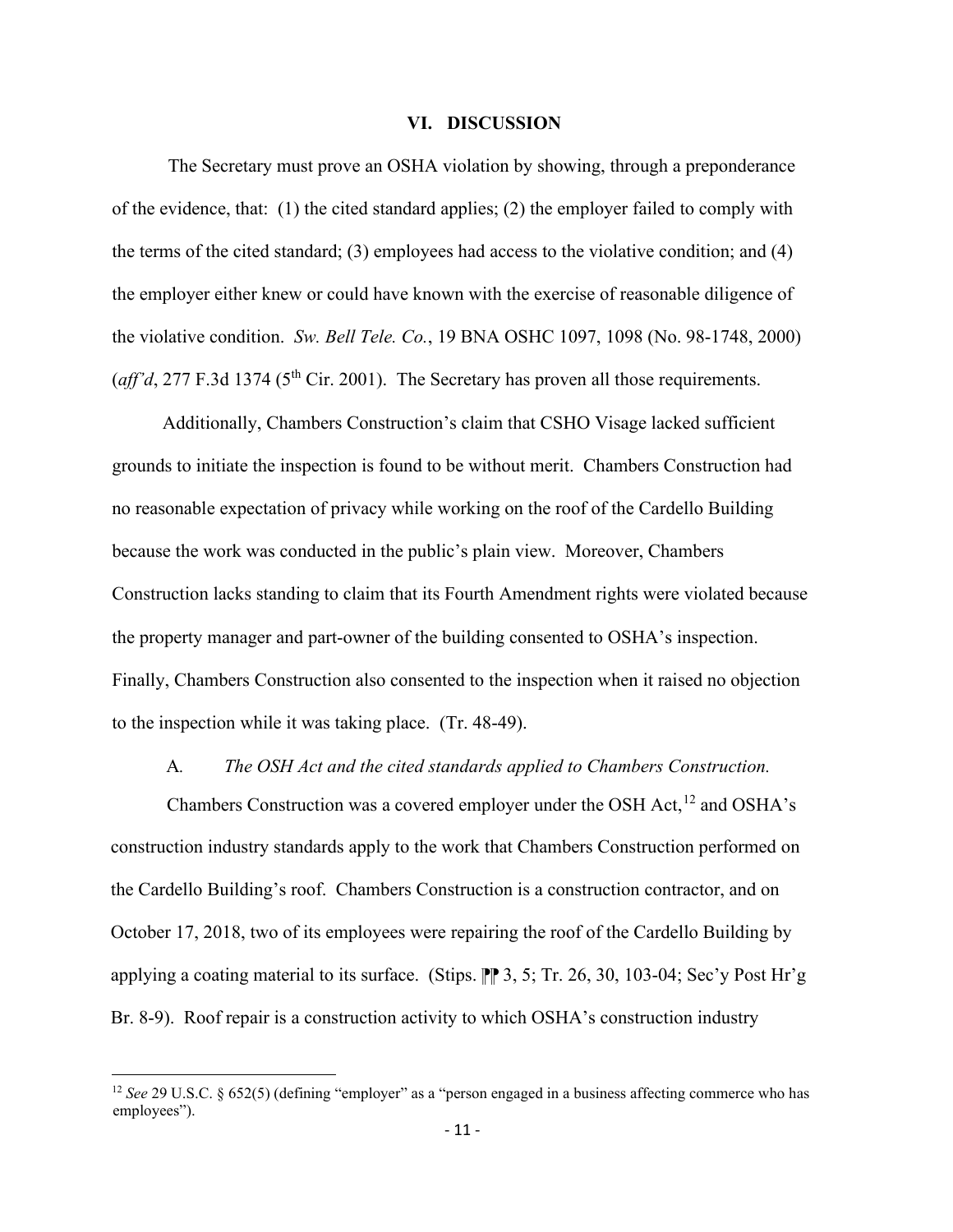standards apply. 29 C.F.R. § 1926.10(a) (standards in Part 1926 apply to "construction, alteration, and/or repair" work); § 1910.12(a) (defining "construction work" to include "work for construction, alteration, and/or repair"); § 1926.32(g) (same); *see also Daniel Crowe Roof Repair*, 23 BNA OSHC 2001, 2009 (No. 10-2090, 2011) (ALJ) (finding that roof repair qualifies as construction work under  $\S 1926.32(g)$ ).

B*. Chambers Construction violated the cited standards.* 

1. *Chambers Construction violated 29 C.F.R. § 1926.501(b)(10) (Citation 1, Item 1).* 

Chambers Construction violated 29 C.F.R. § 1926.501(b)(10) by allowing two

employees to engage in roofing work on a low-slope roof with unprotected sides and edges

more than six feet above ground level without any fall protection. The cited standard

provides:

Roofing work on Low-slope roofs. Except as otherwise provided in paragraph (b) of this section, each employee engaged in roofing activities on low-slope roofs, with unprotected sides and edges 6 feet (1.8 m) or more above lower levels shall be protected from falling by guardrail systems, safety net systems, personal fall arrest systems, or a combination of warning line system and guardrail system, warning line system and safety net system, or warning line system and personal fall arrest system, or warning line system and safety monitoring system. Or, on roofs 50-feet (15.25 m) or less in width (see Appendix A to subpart M of this part), the use of a safety monitoring system alone [i.e. without the warning line system] is permitted.

29 C.F.R. § 1926.501(b)(10).

There is no dispute that Chambers Construction's employees did not use fall protection while applying coating to the roof of the Cardello Building. Mr. McCabe confirmed at the hearing that he and Mr. Ford did not use any fall protection while working on the roof. (Stip. ¶ 7; Tr. 118; Sec'y Post Hr'g Br. 9-12). Mr. Chambers also admitted that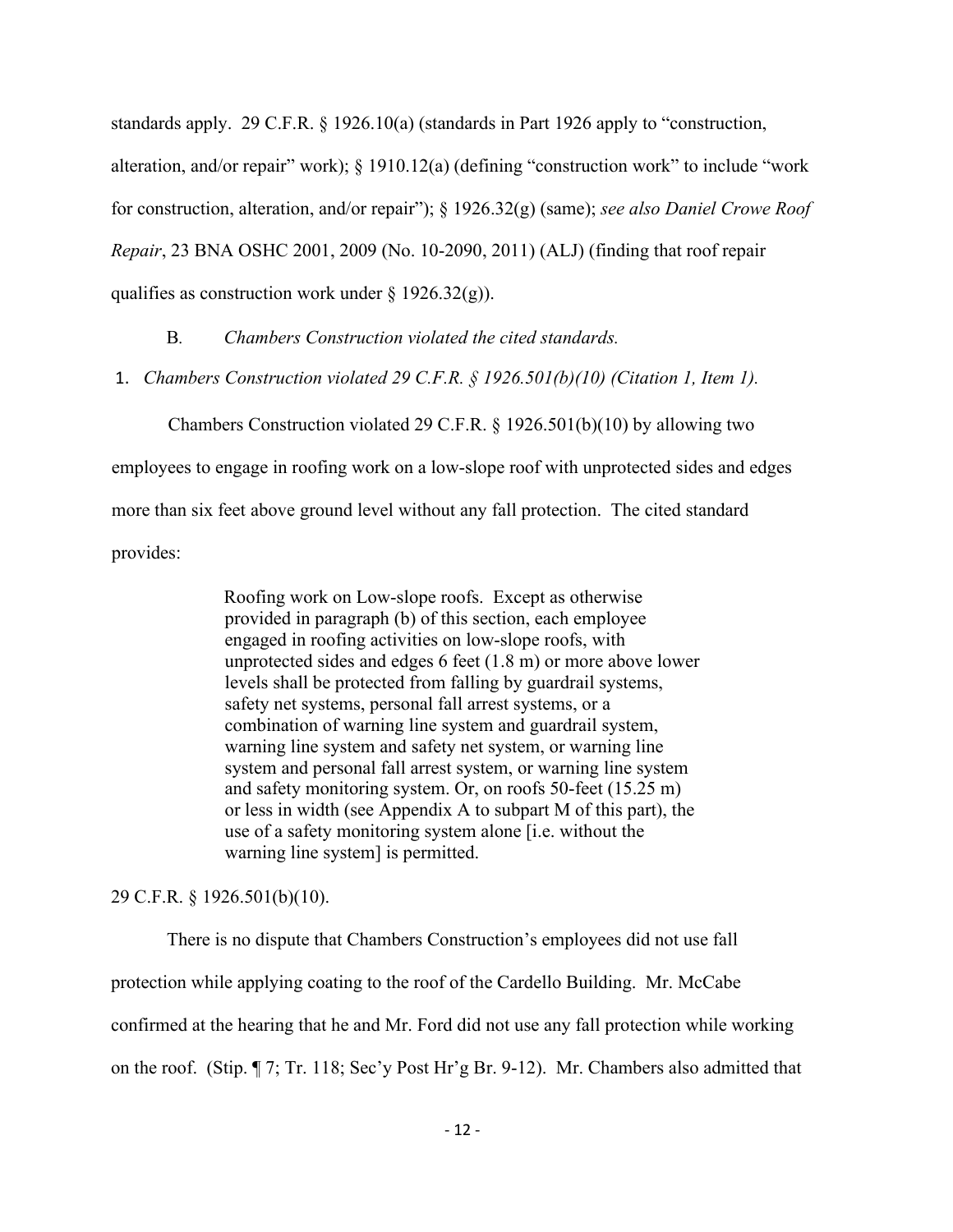he did not instruct his employees to use any fall protection on the roof because he believed that the parapet walls alone would be enough to protect them from falls. (Stip.  $\mathbb{P}7$ ; Tr. 49, 105, 110; Ex. 6). This testimony is consistent with CSHO Visage's determination from his inspection that Messrs. McCabe or Ford were not using "any form of fall protection" on the roof. (Tr. 50).

The Court finds Chambers Construction was required to use fall protection under 29 C.F.R. § 1926.501(b)(10). By its terms, the standard requires the use of a fall protection system whenever an employee is: (1) engaged in roofing activities, (2) on a lowslope roof, (3) with unprotected sides and edges, and (4) six feet or more above a lower level. All four of those conditions apply to the work that Chambers Construction performed on October 17, 2018, on the roof of the Cardello Building.

First, Chambers Construction stipulated that two of its employees performed "roofing work" at the Cardello Building. (Stip. 1015). OSHA's construction industry fall protection standard defines "[r]oofing work" as including the "application … of roofing materials and equipment." 29 C.F.R. § 1926.500(b).<sup>13</sup> Here, Messrs. McCabe and Ford were patching leaks on the roof of the Cardello Building by applying a coating material to the surface of the roof. (Stip.  $\mathbb{P}3$ ; Tr. 26, 30, 103-04). Doing so is an "application ... of [a] roofing material []" that is intended to repair the waterproofing function of the roof. *See Kirtley Roofing & Sheet Metal, LLC*, 25 BNA OSHC 2250, 2254 (No. 15-0613, 2015) (ALJ) (finding employees applying sealant to a roof were engaged in "roofing work" under § 1926.501(b)(10)); *see also Tire Star, Inc.,* 23 BNA OSHC 1091, 1096 (No. 09-0324, 2009) (ALJ) (affirming violation of

<span id="page-12-0"></span><sup>&</sup>lt;sup>13</sup> The full definition of reads: "*Roofing work* means the hoisting, storage, application, and removal of roofing materials and equipment, including related insulation, sheet metal, and vapor barrier work, but not including the construction of the roof deck." 29 C.F.R. § 1926.500(b).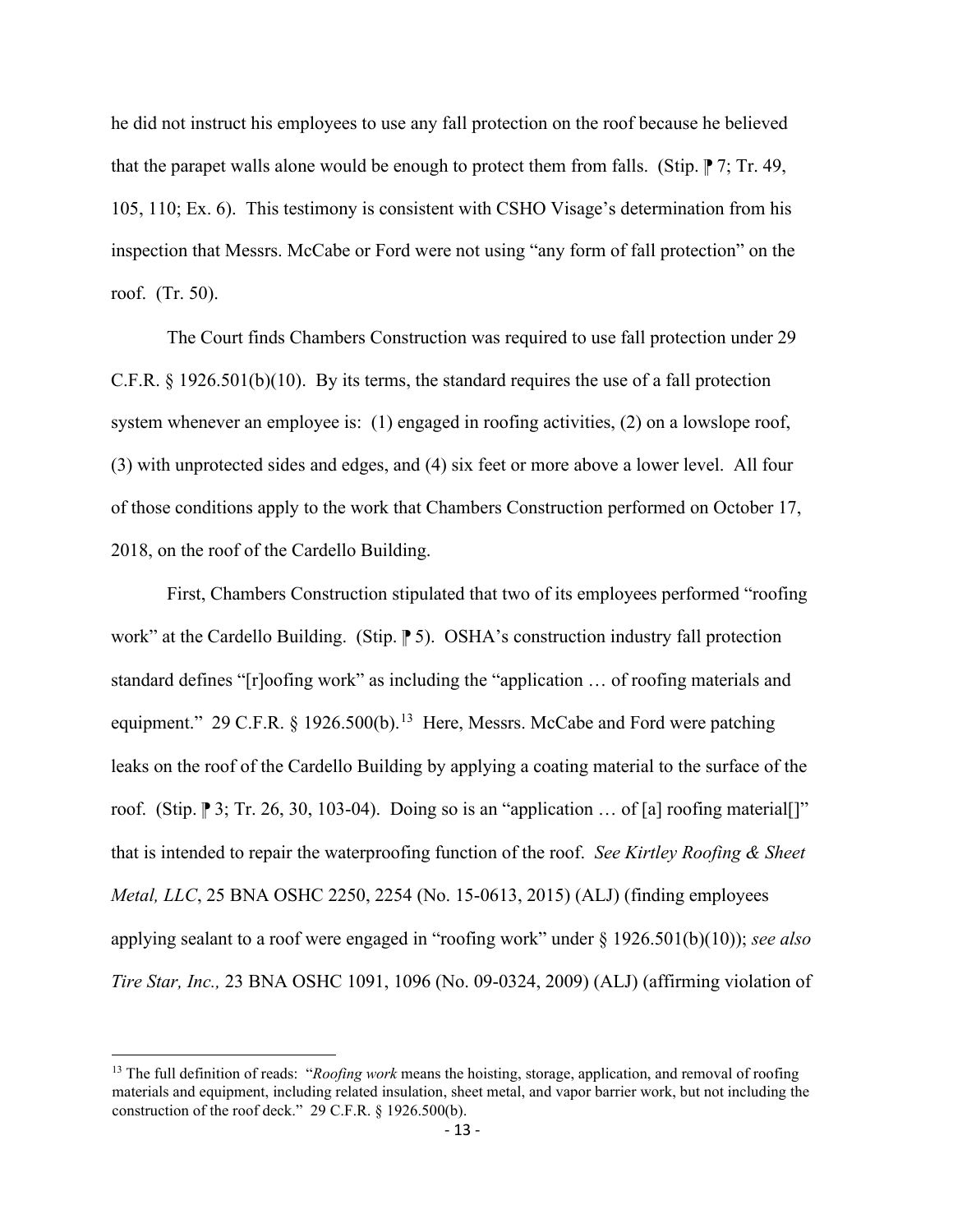§ 1926.501(b)(10) where employee patched a roof without fall protection); *Bergelectric Corp. v. Sec'y of Labor*, 925 F.3d 1167, 1171 (9th Cir. 2019) (explaining that, to constitute roofing work under  $\S 1926.500(b)$ , "the materials and equipment must be connected to the act of roofing"). Chambers Construction's employees were performing "roofing work" as defined by OSHA's fall protection standard.

Second, the roof of the Cardello Building is a "low-slope roof." Section 1926.500(b) defines a "low-slope roof" as "a roof having a slope less than or equal to 4 in 12 (vertical to horizontal)," 29 C.F.R. § 1926.500(b), *i.e.*, less than four inches of vertical rise for every 12 inches in length. Mr. Chambers argued that the roof was a "flat roof" that had "nowhere near an inch of fall." (Tr. 17). The photographs show that the roof of the building had little to no visible slope. (Ex. 15). Other testimony at the hearing confirmed that the roof on which Chambers Construction worked was essentially flat. (Tr. 29-30, 50).

Third, the area of the roof where Chambers Construction's employees worked had "unprotected sides and edges." Section 1926.500(b)(2) defines "unprotected sides and edges" as "any side or edge (except at entrances to points of access) of a walking/working surface, e.g., ... [a] roof... where there is no wall or guardrail system at least 39 inches (1.0) m) high." 29 C.F.R. § 1926.500(b)(2).<sup>[14](#page-13-0)</sup> Here, the area of the roof on which Chambers Construction's employees worked had parapet walls around the perimeter, but CSHO Visage took several measurements of the walls in the work area, and, in each instance, found that the wall was less than 39 inches high. (Tr. 95; Ex. 6). First, CSHO Visage measured the parapet wall near the door to the roof and found that it was 30 inches high. (Tr. 51; Ex. 6). He also

<span id="page-13-0"></span><sup>14</sup> The full definition of reads: "*Unprotected sides and edges* means any side or edge (except at entrances to points of access) of a walking/working surface, e.g., floor, roof, ramp, or runway where there is no wall or guardrail system at least 39 inches (1.0 m) high." 29 C.F.R. § 1926.500(b)(2). (Tr. 95).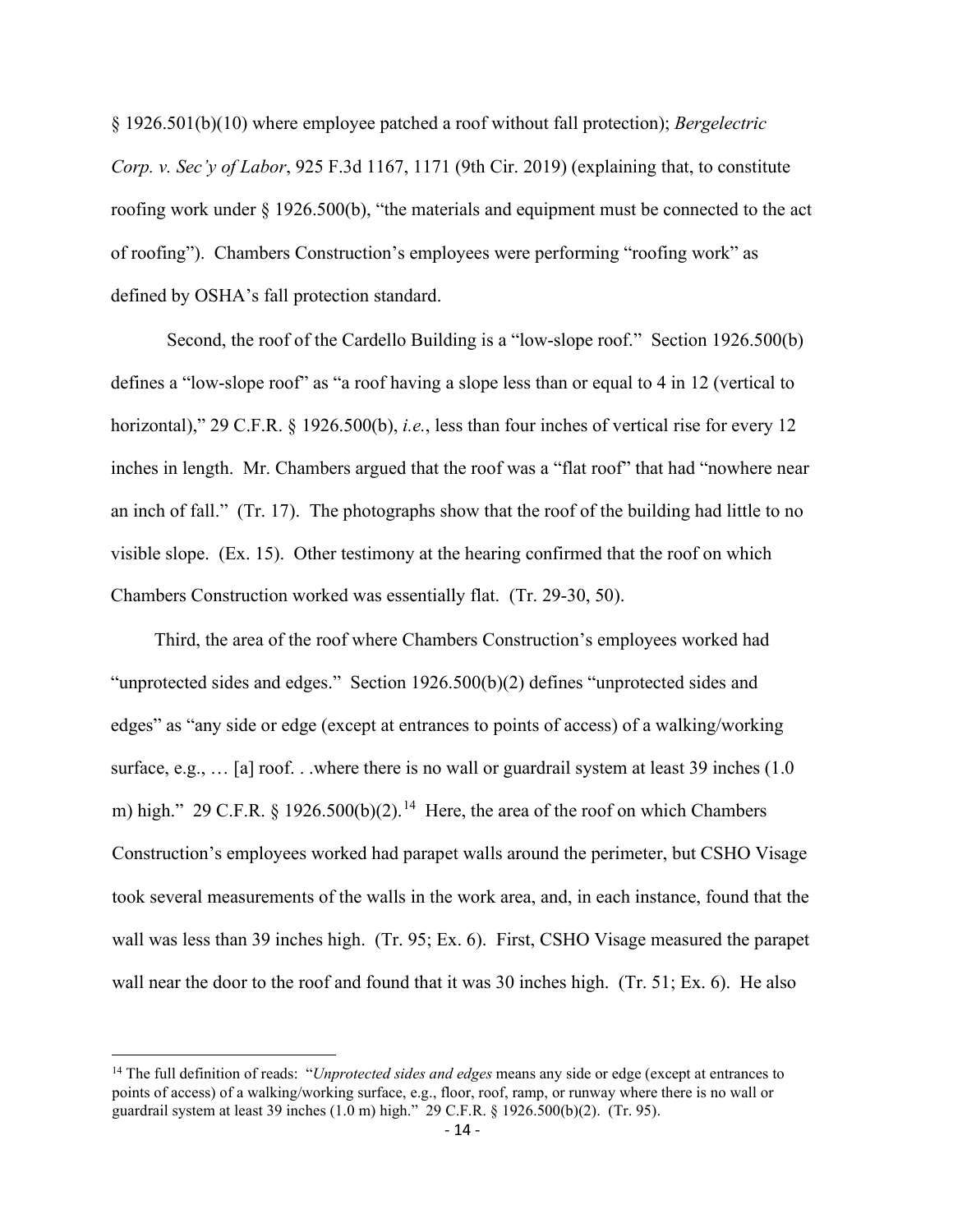measured the parapet wall to the north of the work area, near an area of the wall that had freshly applied coating on it, and found that the wall was 22 inches high. (Tr. 51-55, 85; Ex. 2 at 8, Exs. 6, 17 at "A"). Additionally, CSHO Visage measured the parapet wall to the east of the work area, adjacent to where he had observed Mr. McCabe working, and found that the wall was 36 inches high. (Tr. 42, 51; Ex. 2, at 4, Exs. 6, 19 at "A"). CSHO Visage also measured the wall to the south of the work area, near where a brush and a can of coating material had been left by the wall and found that the wall was 33 inches high. (Tr. 42, 51, 57-58; Ex. 2, at 5, Exs. 6, 20 at "A"). All of the parapet walls that surrounded the area in which Messrs. McCabe and Ford were working were too short to render the sides and edges of the roof "protected" under the OSHA's fall protection standard.

Fourth, Chambers Construction stipulated that the area of the roof on which Messrs. McCabe and Ford worked was approximately four-to-five stories above lower levels. (Stip.  $\mathbb{P}$ ) 4; Ex. 11 (photograph of the south side of the building)). Accordingly, 29 C.F.R. § 1926.501(b)(10) required Chambers Construction to ensure that its employees used at least one of the forms of fall protection listed in the standard while working on the roof of the Cardello Building. It did not do so, and thus violated the standard.

*2. Chambers Construction violated 29 C.F.R. § 1926.503(a)(1) (Citation 1, Item 2).* 

Chambers Construction violated 29 C.F.R.  $\S$  1926.503(a)(1) by failing to give Mr. Ford any training on the recognition and minimization of fall hazards before he worked on the roof of the Cardello Building. The cited standard provides:

> The employer shall provide a training program for each employee who might be exposed to fall hazards. The program shall enable each employee to recognize the hazards of falling and shall train each employee in the procedures to be followed in order to minimize these hazards.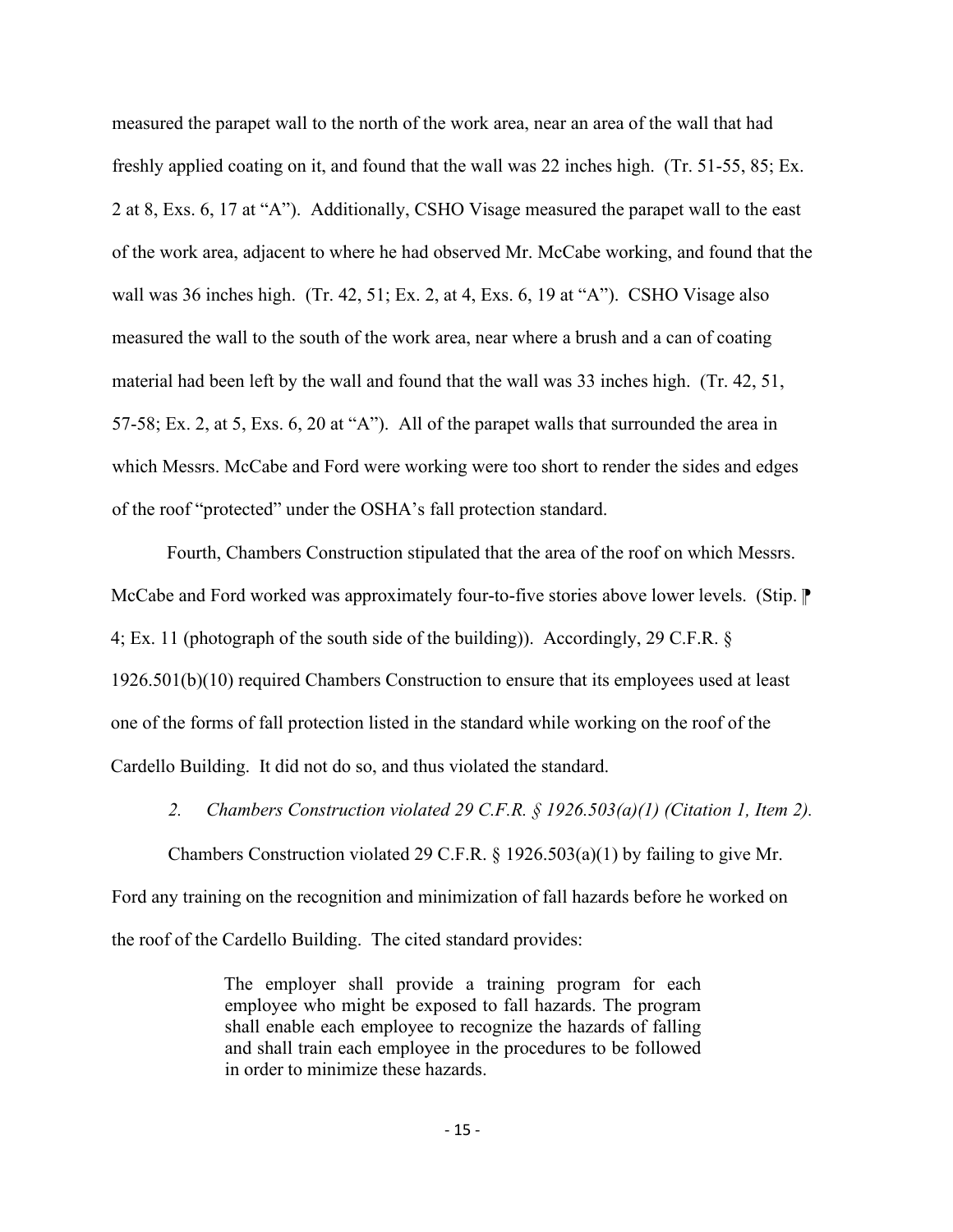29 C.F.R. § 1926.503(a)(1). To comply with this standard, employers must provide potentially exposed employees with a fall hazard training program that "provide[s] the instructions that a reasonably prudent employer would have given in the same circumstances." *N & N Contractors, Inc.*, 18 BNA OSHC 2121, 2126 (No. No. 96-0606, 2000), *aff'd*, 255 F.3d 122 (4th Cir. 2001) (citations omitted). Such instructions must be "specific enough to advise employees of the hazards associated with their work and the ways to avoid them," and modeled on the applicable OSHA requirements. *El Paso Crane and Rigging Co.*, 16 BNA OSHC 1419, 1425 nn. 6 & 7 (No. 90-1106, 1993). An employer can rebut an "allegation of a training violation by showing that it has provided the type of training at issue," at which point "the burden shifts to the Secretary to show some deficiency in the training provided." *N & N Contractors*, 18 BNA OSHC at 2126.

- 16 - Here, Mr. Ford was exposed to a fall hazard when he worked on the roof of the Cardello Building. Chambers Construction needed to train him on the recognition and minimization of fall hazards before he began the day's work. Mr. Chambers admitted that he did not provide any fall hazard training to Mr. Ford before Mr. Ford worked on the roof of the Cardello Building. (Tr. 65, 106-07; Ex. 2 at p. 7). *See Daniel Crowe Roof Repair*, 23 BNA OSHC at 2015 (finding a § 1926.503(a) violation found where company's proprietor admitted that he did not provide fall hazard training to workers). Mr. Chambers also could not produce any documentation indicating that Chambers Construction had trained its employees on recognizing and minimizing fall hazards. (Tr. 64-66, 106-07; Ex. 2, at 8, Ex. 3, at 5). *See William Trahant, Jr., Constr., Inc.*, 26 BNA OSHC 1957, 1966 (No. 15-0489, 2017) (ALJ) (finding § 1926.503(a)(1) violated where company's owner did not have any documentation indicating that workers had received fall hazard training); *Granite Enters., Inc.*, 26 BNA OSHC 1408, 1415 (No. 15-1231, 2016) (ALJ) (noting employer violated §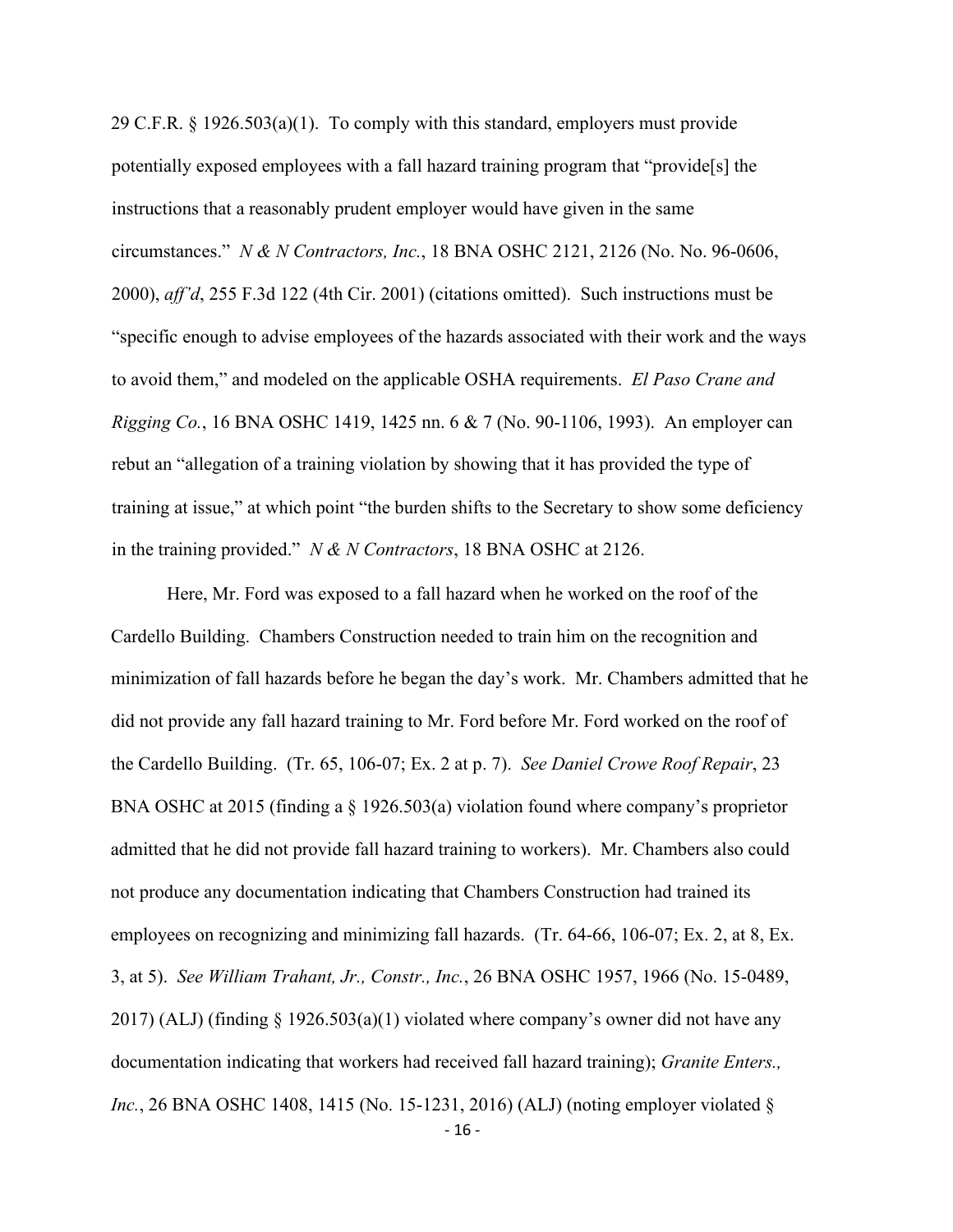1926.503(a)(1) where it did not ensure that its employees used fall protection and did not produce any "evidence or documentation indicating that it had trained its employees").

Mr. McCabe confirmed at the hearing that he did not give Mr. Ford any fall hazard training, although he stated that he instructed Mr. Ford to "stay away from the edge" of the roof. (Tr. 64-65, 118). Mr. McCabe's vague warning to Mr. Ford does not satisfy Chambers Construction's obligation to provide a fall hazard training program to Mr. Ford, as the instruction was neither specific enough to advise Mr. Ford on how to avoid exposure to fall hazards on the roof, nor did it educate him on how to comply with OSHA's fall protection standard during the work. *See, e.g., Anderson Excavating and Wrecking Co.*, 17 BNA OSHC 1890, 1892 (No. 92-3684, 1997) (confirming ALJ's finding that employer violated OSHA training standards by relying on supervisory employees' "vague advice" and "cursory instructions" to subordinates, such as warning them to "stay away from the edges" of an elevated surface) *aff'd*, 131 F.3d 1254 (8<sup>th</sup> Cir. 1997). Because he had not received fall hazard training, Mr. Ford may not have known that he was both exposed to a fall hazard and operating in violation of 29 C.F.R. § 1926.501(b)(10) while working on the roof of the Cardello Building without fall protection. *See Bob Anderson Builders, Inc.*, No. 01-0708, 2002 WL 538936, at \*9 (O.S.H.R.C.A.L.J., Apr. 3, 2002) (finding a violation of § 1926.503(a)(1) where the employer's only relevant instruction to an employee was to "be careful" and "stay above the slide guards," and noting that the lack of fall hazard training left the employee with no way to "recognize[] the deficient fall protection that had been provided" or "realize[] that more was required under OSHA safety regulations"). In view of the above, the Court finds that Chambers Construction violated 29 C.F.R. § 1926.503(a)(1). (Sec'y Post Hr'g Br. 12-14).

- 17 -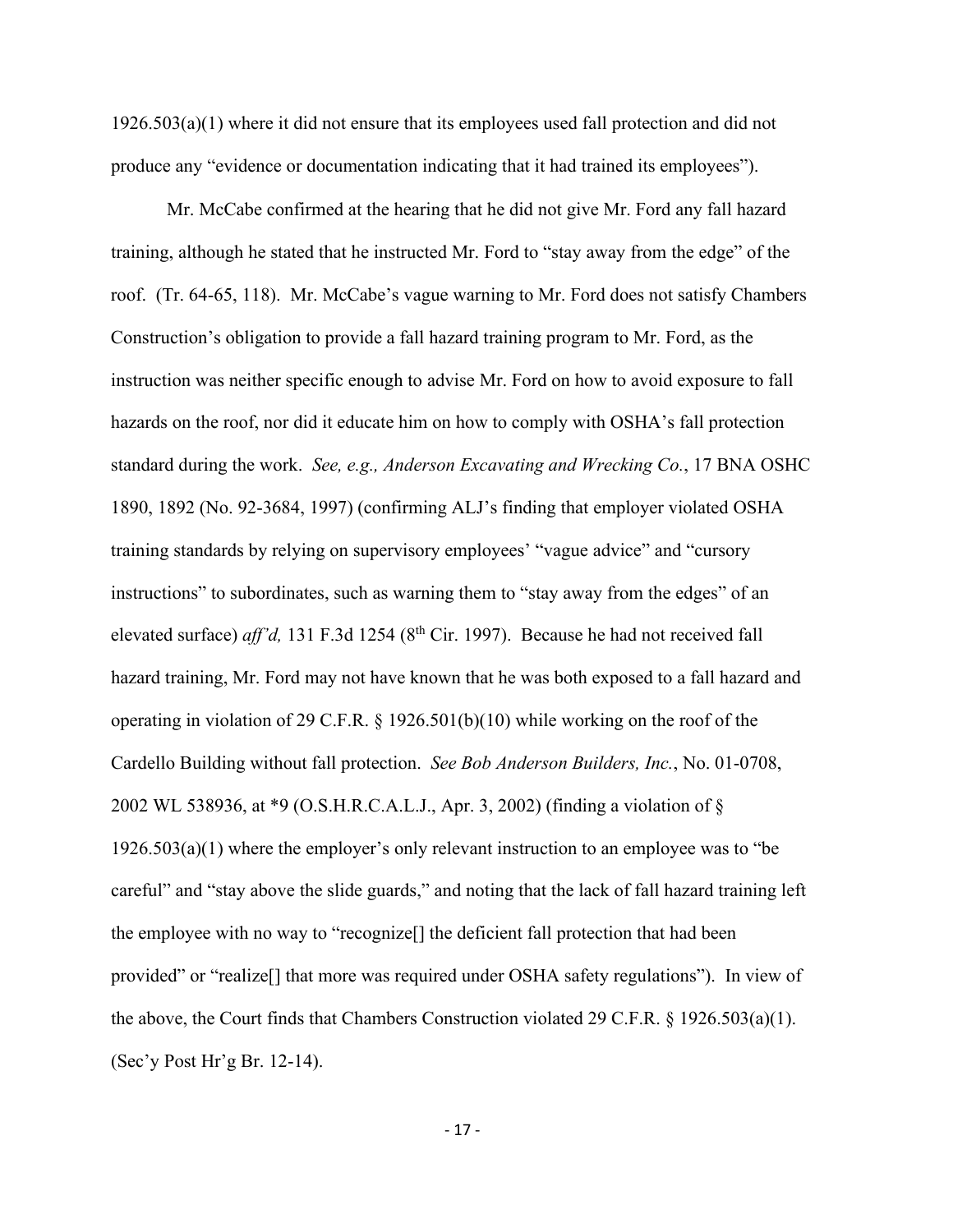### C*. Chambers Construction's employees were exposed to the violative conditions.*

 The Secretary has also established employee exposure to the conditions that violated the standards. The Secretary may establish that one or more employees were exposed to a violative condition "either by showing actual exposure or that access to the hazard was reasonably predictable." *Phoenix Roofing Inc.*, 17 BNA OSHC 1076, 1079 (No. 90-2148, 1995)  $aff'd$ , 79 F.3d 1146 (5<sup>th</sup> Cir. 1996). The Secretary establishes employee access to a hazard where it is "reasonably predictable either by operational necessity or otherwise (including inadvertence), that employees have been, are, or will be in the zone of danger." *Kaspar Wire Works Inc.*, 18 BNA OSHC 2178, 2195 (No. 902775, 2000), *aff'd*, 268 F.3d 1123 (D.C. Cir. 2001). The zone of danger for a particular standard is "determined by the hazard presented by the violative condition, and is normally that area surrounding the violative condition that presents the danger to employees which the standard is intended to prevent." *RGM Constr. Co.*, 17 BNA OSHC 1229, 1234 (No. 91-2107, 1995); *see also Fabricated Metal Prods. Inc.*, 18 BNA OSHC 1072, 1074 n.7 (No. 93-1853, 1997) (zone of danger is "relative to the wording of the standard and the nature of the hazard at issue").

In this case, compliance with 29 C.F.R.  $\S$ § 1926.501(b)(10) and 1926.503(a)(1) is designed to prevent fall hazards. For the fall hazard posed by a roof with unprotected sides and edges, the zone of danger is the entire elevated surface. *See* Safety Standards for Fall Protection in the Construction Industry, 59 Fed. Reg. 40672, 40682 (August 9, 1994) (to be codified at 29 C.F.R. Part 1926) (explanation in preamble to final rule promulgating the fall protection standard that there is no "'safe' distance from an unprotected side or edge that would render fall protection unnecessary"); U.S. Dep't of Labor, Ltr. of Interpretation, Fall Protection Requirements Applicable During the Construction of Retaining Walls, 2014 WL

- 18 -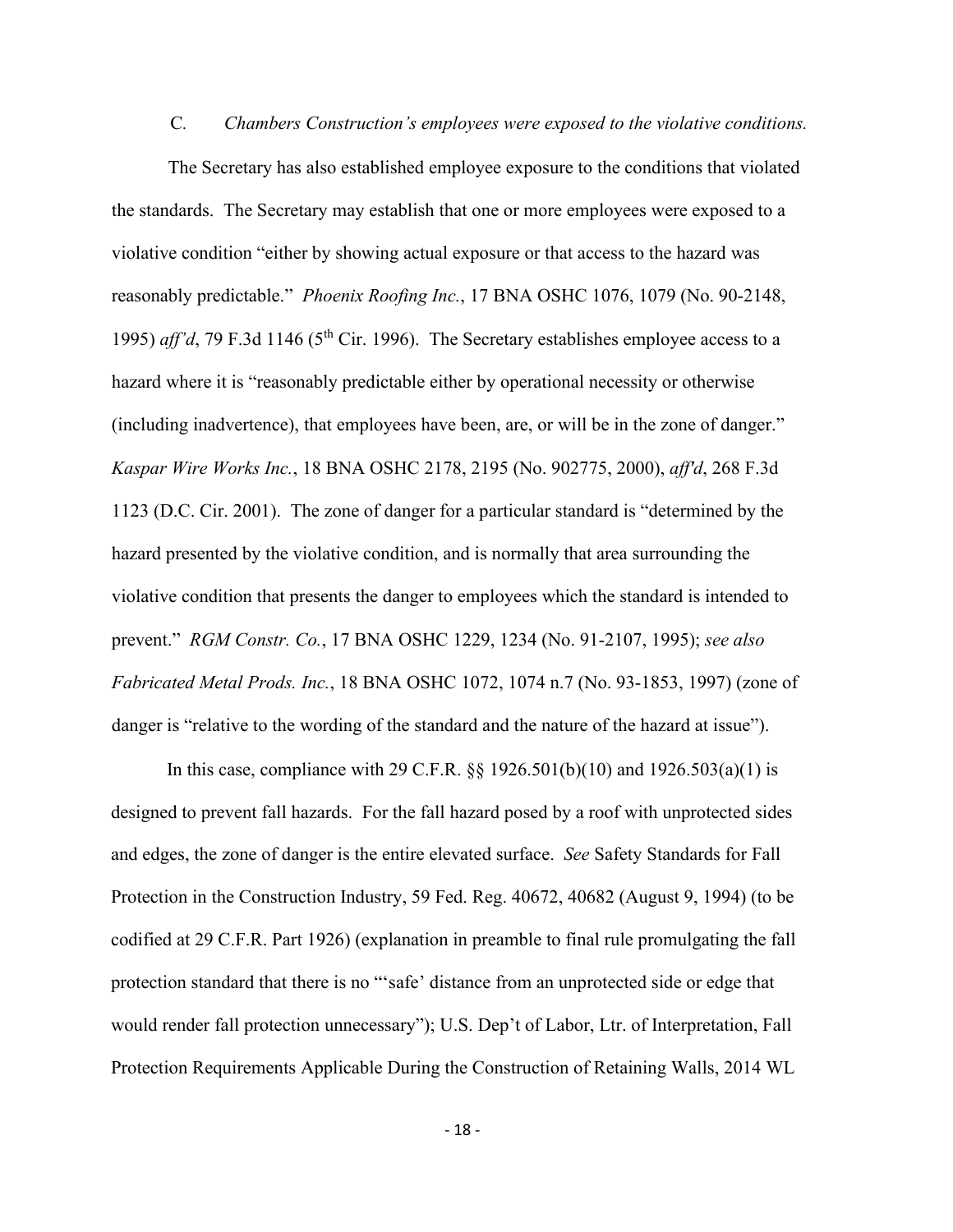8664210, at \*2 (May 20, 2014) (confirming that OSHA "continue[s] to believe that distance alone is ineffective to protect workers from unprotected sides or edges"). Both Messrs. McCabe and Ford indisputably worked on the roof of the Cardello Building without fall protection. (Tr. 38-50, 118; Exs. 8, 9, 15). Mr. Ford performed that work without receiving any training on the recognition and minimization of fall hazards. Tr. 65, 106-07, 118; Ex. 2, at 7. Accordingly, both employees were exposed to the fall hazard posed by the roof's unprotected sides and edges.

The evidence establishes that Messrs. McCabe and Ford performed work within a few feet of the roof's unprotected sides and edges. Photographs that CSHO Visage took from the West End Bridge and the street and parking lot adjacent to the Cardello Building show Mr. Ford working in close proximity to the parapet walls in the southeast corner of the roof. (Tr. 38-39, 42-43, 70-71; Exs. 7-9, 12). Additional photographs show Mr. McCabe working within a few feet of the parapet wall on the east side of the work area. (Tr. 51-53; Exs. 13, 15-16). Mr. McCabe also confirmed at the hearing that he worked only two or three feet from the edge of the roof. (Tr. 118-19).

Additionally, the materials and equipment that CSHO Visage observed on or near the parapet walls during the inspection further prove that Messrs. McCabe and Ford worked in close proximity to the roof's unprotected sides and edges.[15](#page-18-0) CSHO Visage observed that the parapet wall to the north of the work area had fresh coating applied to it. (Tr. 54-55; Ex. 17, at "B"). He also saw that a roller and a brush, and a can of coating had been left near the parapet wall to the south of the work area. (Tr. 54-58; Ex. 20). Mr. McCabe set a battery charger on top of the parapet wall to the south of the work area, and when Mr. McCabe

<span id="page-18-0"></span><sup>&</sup>lt;sup>15</sup> CSHO Visage measured the height of one of the nearby walls at 22 inches. (Tr. 54-55, 85-86; Ex. 17, at "A").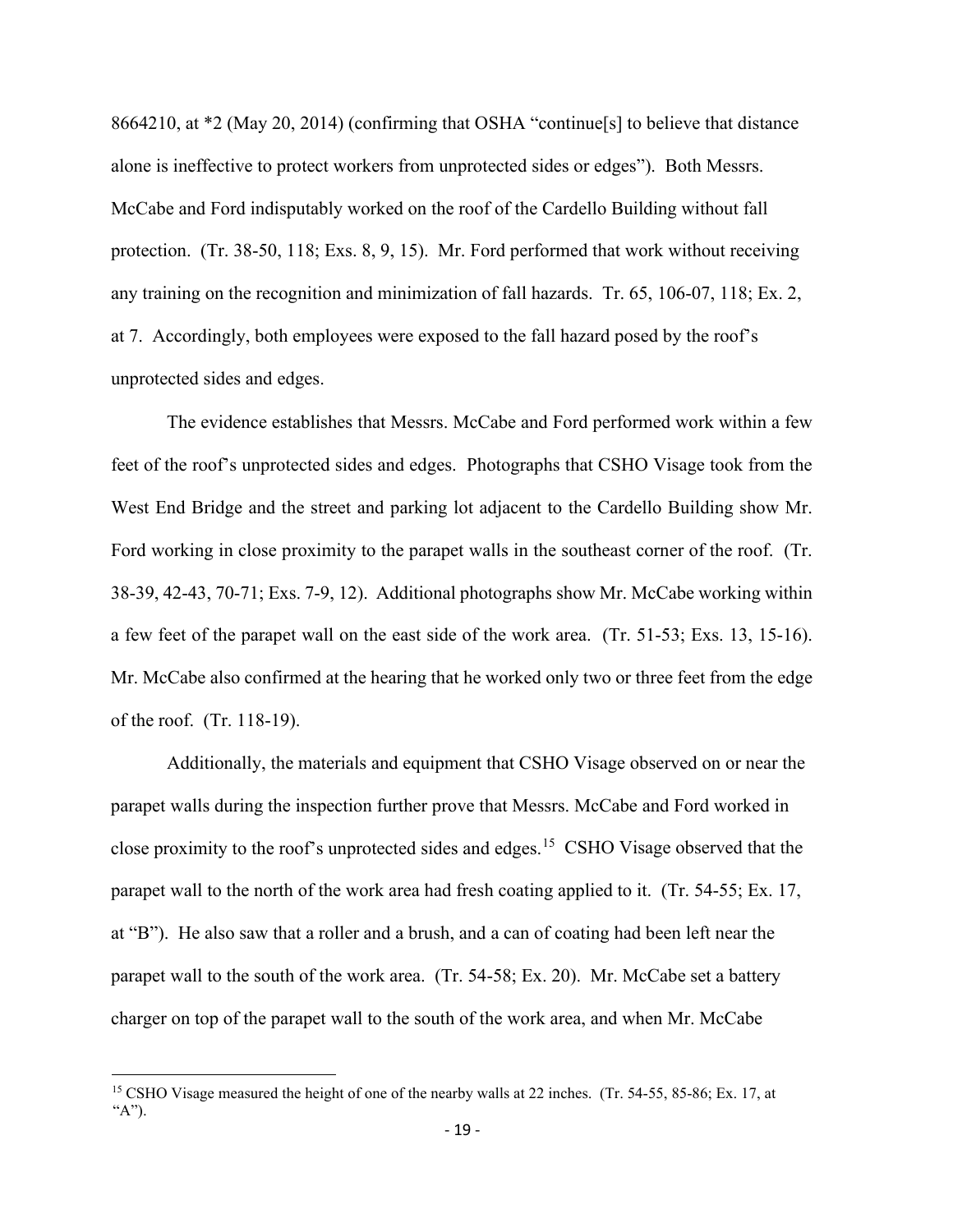retrieved it during the inspection, he came within an arm's reach of the edge. (Tr. 54, 59-60, 119; Ex. 2, at 6 [Photo ID No. 5892], Exs. 20-21).

The evidence establishes that both Messrs. McCabe and Ford worked within a few feet of the roof's unprotected sides and edges, which is closer than employees in numerous other cases who were found to be exposed to fall hazards during their work. *See, e.g.*, *Phoenix Roofing Inc.*, 17 BNA OSHC at 1079 (employees that stored materials twelve feet from an unguarded skylight were exposed to a fall hazard); *Cornell & Co.*, 5 BNA OSHC 1736, 1738 (No. 8721, 1977) (employees standing ten feet away from unguarded elevator shaft during a coffee break were within the zone of danger); *Brennan v. OSHRC* (*Dic-Underhill*), 513 F.2d 1032, 1039 (2d Cir. 1975) (employees who were ten feet and fifteen feet from unguarded edge were exposed to violative condition). The Secretary has established that Chambers Construction's employees were actually exposed to the fall hazard created by the violative conditions. (Sec'y Post Hr'g Br. 14-17).

#### D*. Chambers Construction had actual knowledge of the violative conditions.*

 The Secretary has established that Chambers Construction had actual knowledge of the violative conditions. The Secretary establishes the knowledge element by showing that the employer knew or should have known of the physical conditions that constituted the violation. The Secretary need not show that the employer was aware that the conditions were, in fact, hazardous. *Phoenix Roofing Inc.,* 17 BNA OSHC at 1079-80. Here, Chambers Construction knew that its employees were working on the roof without a fall protection system, and that Mr. Ford had not received any fall hazard training prior to working on the roof. Mr. Chambers admitted that he did not instruct his employees to use any fall protection while working on the roof. (Stip.  $\mid \mid$  7; Tr. 105, 110; Ex. 6). He also confirmed that he did not

- 20 -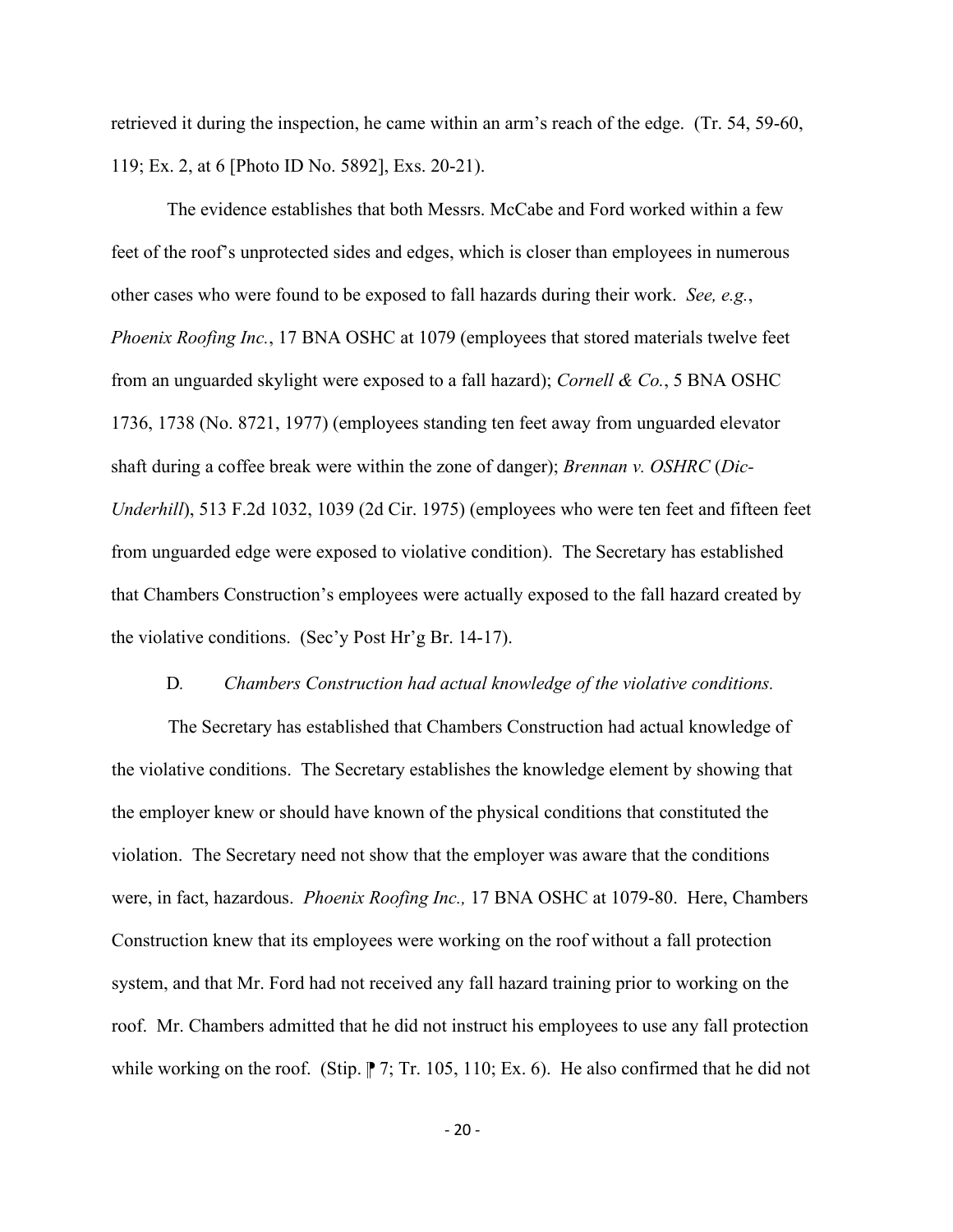provide any fall hazard training to Mr. Ford. (Tr. 65, 106-07). Mr. Chambers admitted that Mr. Ford worked "under the direction of Mr. McCabe at all times." Mr. McCabe was the superintendent on the job atop the Cardello Building on October 17, 2018. (Tr. 108-09, 115- 16). Mr. McCabe, whose knowledge as a supervisory employee is imputed to Chambers Construction, admitted that neither he nor Mr. Ford used any fall protection while patching leaks on the roof.<sup>16</sup> (Stip.  $\P\P$  6-7; Tr. 118). Mr. McCabe also confirmed that he did not provide fall hazard training to Mr. Ford. (Tr. 119). The Secretary has established that Chambers Construction knew that its employees were working on the roof without a fall protection system, and that it did not provide Mr. Ford with any fall hazard training.<sup>17</sup> (Sec'y Post Hr'g Br. 17-18).

### E*. The Secretary's inspection did not violate the Fourth Amendment.*

Chambers Construction argues that CSHO Visage lacked sufficient grounds to stop his vehicle and initiate an inspection because, based on his observations from the West End Bridge and the street and parking lot adjacent to the building, he did not "know for a fact" that the parapet walls were too short to protect Chambers Construction's employees from falls. (Tr. 71-72, 128-29; Resp't Post H'rg Br.). To the extent that Chambers Construction is arguing that OSHA's inspection violated its Fourth Amendment rights, the argument is meritless. Chambers Construction had no reasonable expectation of privacy while its employees were patching leaks on the Cardello Building's roof, as the employees were

<span id="page-20-0"></span><sup>16</sup> *See A.E. Staley Mfg. Co. v. Sec'y of Labor*, 295 F.3d 1341, 1347-48 (D.C. Cir. 2002).

<span id="page-20-1"></span><sup>&</sup>lt;sup>17</sup> Both Messrs. Chambers and McCabe also had constructive knowledge of the condition that violated 29 C.F.R. § 1926.501(b)(10), as they both assumed that the parapet walls would provide sufficient protection against falls, but neither of them measured the walls to verify that they were tall enough to render a fall protection system unnecessary. (Stip.  $\upharpoonright$  7; Tr. 49, 64, 104-05, 118). Messrs. Chambers and McCabe also failed to exercise reasonable diligence to inspect the area and take appropriate protective measures. *See N & N Contractors,* 18 BNA OSHC at 2122-23 ("Reasonable diligence … requires an employer to inspect the work area, anticipate hazards to which employees may be exposed, and take measures to prevent the occurrence of violations.").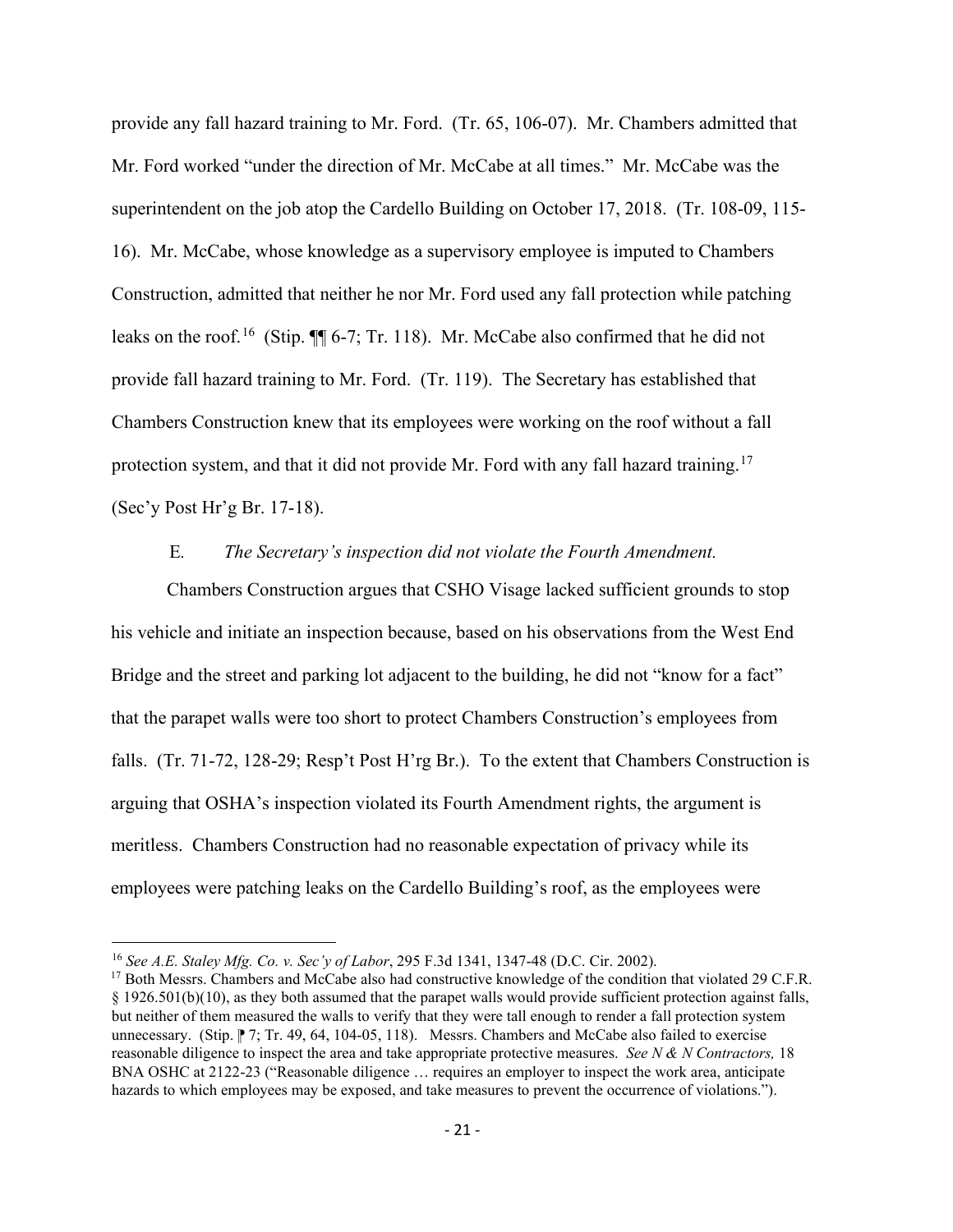working in the public's plain view. Additionally, Chambers Construction lacks standing to raise a Fourth Amendment claim because the property manager and part-owner of the building, Mr. Cardello, voluntarily consented to CSHO Visage's inspection of the roof. Moreover, Chambers Construction itself consented to the inspection because it did not raise any objection to the inspection while it was occurring. (Tr. 48-49).

 As an initial matter, it is not clear that the exclusionary rule applies in OSHA enforcement proceedings in the Third Circuit, where this case arose. In *Sanders Lead Co.*, 15 BNA OSHC 1640, 1650 (No. 87-260, 1992), the Commission acknowledged prior decisions that applied the rule "in appropriate circumstances." The Third Circuit, however, left the issue open in *Pennsylvania Steel Co. and Machine Foundry v. Sec'y of Labor*, 831 F.2d 1211, 1217-18 & n.9 (3d Cir. 1987), with one judge specifically stating that the exclusionary rule should not apply in the OSHA context. The Fifth and Sixth Circuits have applied the exclusionary rule to actions for the assessment of penalties, but not to actions for the abatement of hazardous conditions. *See Lakeland Enters. of Rhinelander, Inc. v. Chao*, 402 F.3d 739, 743-45 (7th Cir. 2005) (discussing cases). Here, the Secretary seeks both penalties and corrective action (with respect to the training violation, Citation 1, Item 2). The Supreme Court emphasized in *Pennsylvania Board of Probation and Parole v. Scott*, 524 U.S. 357, 363 (1998), that it has "repeatedly declined to extend the exclusionary rule to proceedings other than criminal trials." The Court has also acknowledged that the exclusionary rule is a "judicially created remedy of this Court's own making," which "exacts a heavy toll on both the judicial system and society at large." *Davis v. United States*, 564 U.S. 229, 237-38 (2011) (internal citation omitted).

- 22 - Even if the exclusionary rule did apply in this case, there is no Fourth Amendment violation here. An employer operating in a commercial space can only assert a Fourth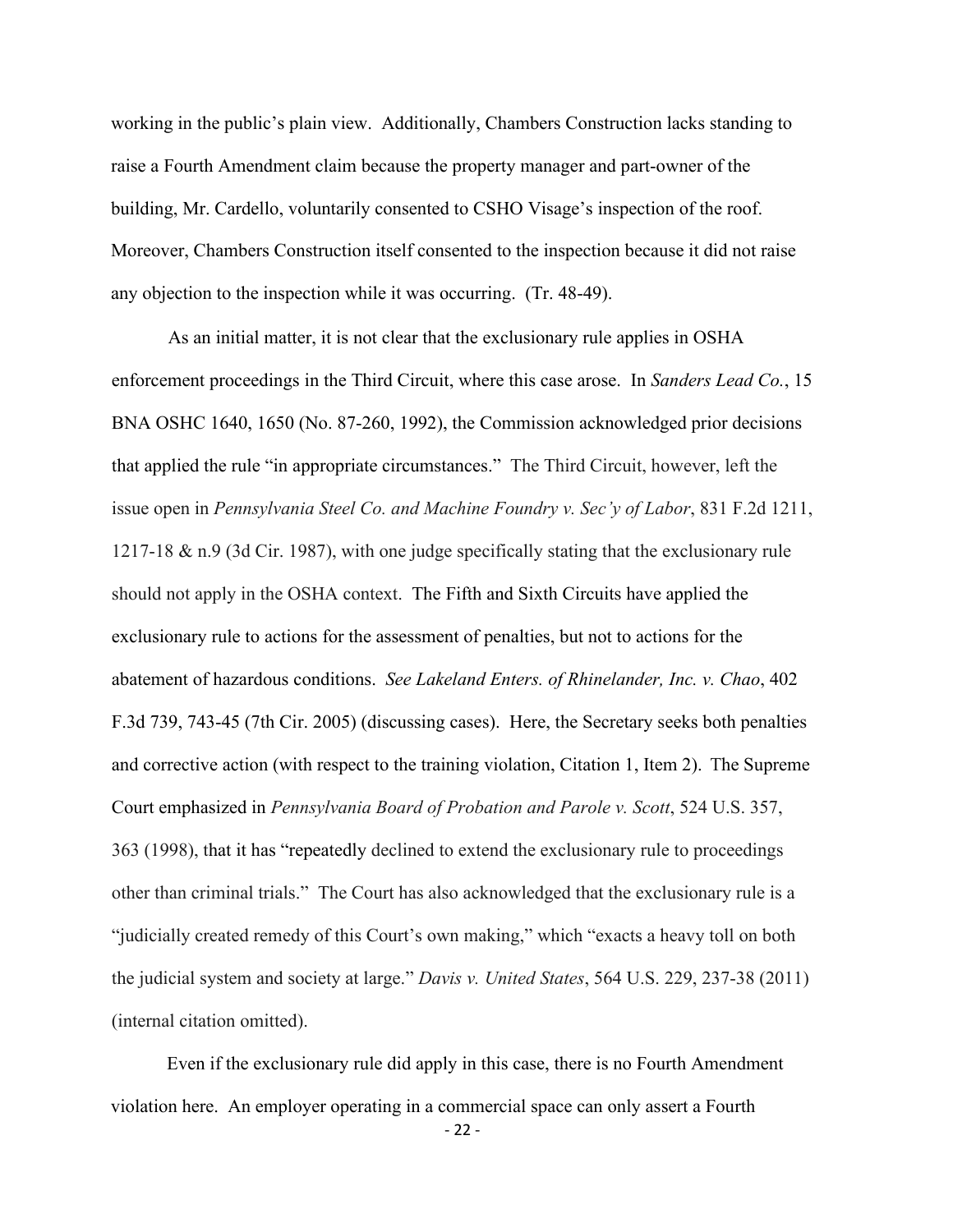Amendment claim if it has a reasonable expectation of privacy. *L.R. Willson and Sons, Inc. v. OSHRC*, 134 F.3d 1235, 1238 (4th Cir. 1998) (citation omitted). "Where an area is outdoors and open to public view, there is no expectation of privacy, and the area is therefore not subject to the Fourth Amendment under the 'open fields' doctrine." *Gem Indus., Inc.*, 17 BNA OSHC 1184, 1186 (No. 93-1122, 1995). An employer has no reasonable expectation of privacy for work performed in a location that is "exposed to public view" and "readily observable to others." *Marshall v. W. Waterproofing Co.*, 560 F.2d 947, 950 (8th Cir. 1977); *see, e.g., L.R. Willson*, 134 F.3d at 1238 (employer had no reasonable expectation of privacy while working at a construction site that could be observed from the rooftop of a neighboring hotel); *Gem Indus.*, 17 BNA OSHC at 1186-87 (employer had no reasonable expectation of privacy where compliance officer observed violative conditions from a parking lot adjacent to the worksite); *Reg'l Scaffolding & Hoisting Co*., 17 BNA OSHC 2067, 2069 (No. 93-577, 1997) (employer had no reasonable expectation of privacy while working on the exterior of a city building). Here, as CSHO Visage's testimony and photographs taken from publicly accessible locations demonstrate, Chambers Construction performed its roofing work (and violated OSHA's standards) in plain view of anyone who cared to look. (Tr. 35-37, 40-45, 94-95; Exs. 8-9, 12-13). Chambers Construction had no reasonable expectation that its roofing work (and violative conduct) would be kept private.

- 23 - Additionally, Chambers Construction's argument fails because it has no standing to assert a Fourth Amendment claim where the building's property manager and part-owner consented to the inspection. OSHA may conduct an inspection where "a person who exercises control over [the] premises … consent[s] to a search," such as "a third party who possessed common authority over or other sufficient relationship to the premises or effects sought to be inspected." *W. Waterproofing,* 560 F.2d at 950 (citing *United States v. Matlock*,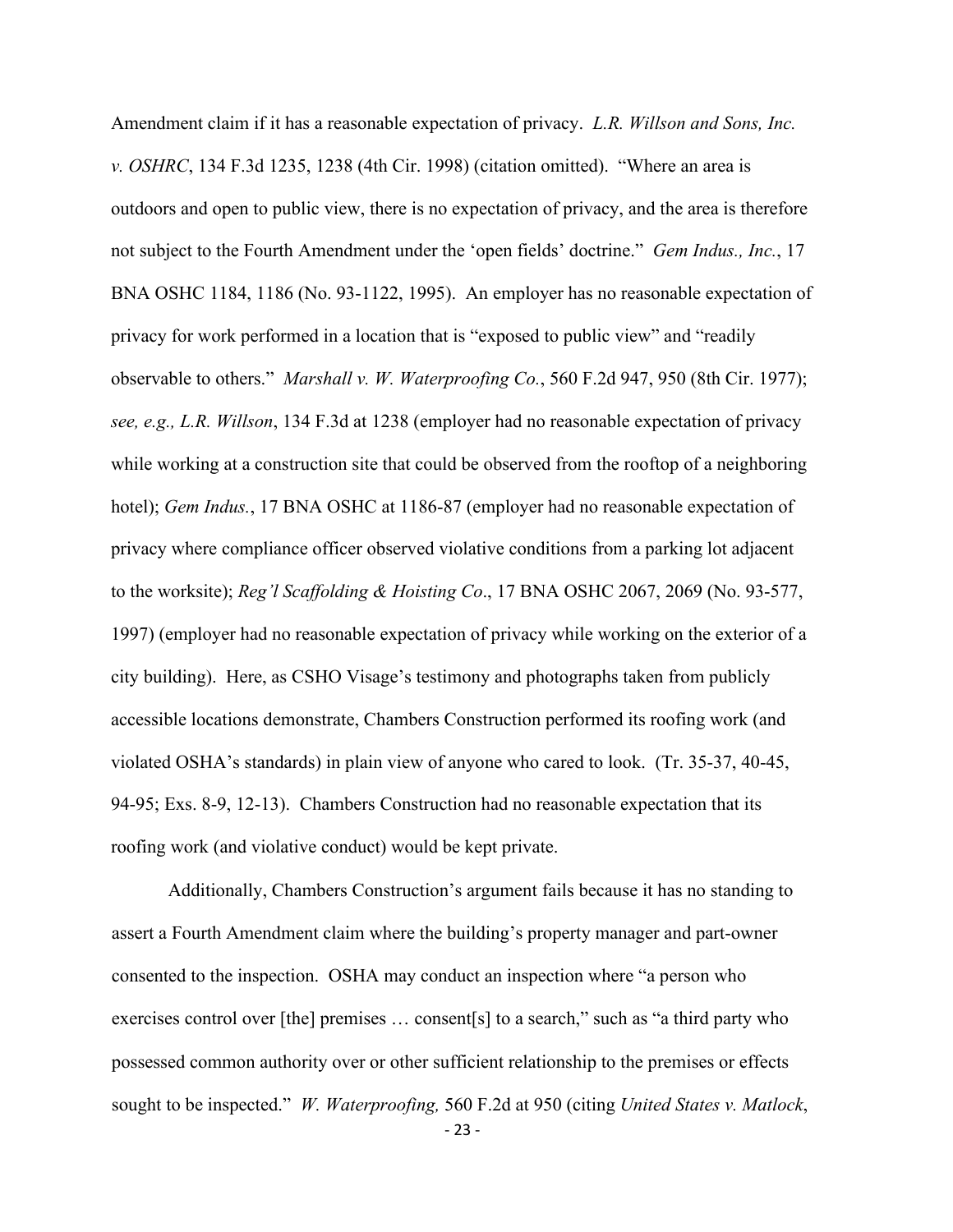415 U.S. 164, 171 (1974)). Individuals with such control and authority include property owners and their agents. *See, e.g., W. Waterproofing,* 560 F.2d at 950 (voluntary consent for inspection given by building manager who provided compliance officers with access to the work area); *Stephenson Enters., Inc. v. Marshall*, 578 F.2d 1021, 1024 (5th Cir. 1978) (plant manager gave consent and accompanied compliance officer on the inspection tour).

Here, when CSHO Visage arrived at the Cardello Building, he asked to meet with the person in charge and was directed to Mr. Cardello, who is the property manager and partowner of the building, and the individual who hired Chambers Construction to patch leaks on the roof. (Tr. 25-26, 45). CSHO Visage believed that the south wall "was not tall enough to serve as fall protection, because you could see the top of the man's belt" from the ground level of the Cardello Building. (Tr. 93-96). CSHO Visage presented his credentials, explained that he saw individuals working on the roof without any apparent fall protection system in use, and sought permission to inspect the roof.<sup>18</sup> CSHO Visage had a well-founded suspicion, probable cause, and a good faith belief to stop at the Cardello Building and initiate an OSHA inspection pertaining to employees working atop the building's roof without any fall protection.<sup>19</sup> CSHO Visage was not engaged in a "fishing expedition" as argued by Respondent.<sup>20</sup> (Tr. 27, 31-32, 43-44, 46, 71-73, 76-77, 82-83, 94-95; Ex. 3, at 2; Resp't Post

<span id="page-23-0"></span><sup>&</sup>lt;sup>18</sup> CSHO Visage testified that he did not work under a quota system and did not have to do a certain number of OSHA inspections each year. (Tr. 83-84).

<span id="page-23-1"></span><sup>&</sup>lt;sup>19</sup> CSHO Visage stated: "In my experience and in my practice when we can see that something visually to us looks waistline or lower or belt line or lower, we believe it's not 39 inches, and when we go on site we validate that. That's normal practice." (Tr. 72-73).

<span id="page-23-2"></span><sup>20</sup> CSHO Visage testified:

Q So why did you – if you didn't know it was 39 inches or the parapet wasn't 39 inches, the why did you go on a fishing expedition?

<sup>… [</sup>material omitted]

A I don't believe this is a fishing expedition, sir. I do a lot of these same inspections, and, again, if I can see the top of somebody's waistline I don't remember a time when it ever met federal safety requirements for a wall height. So I felt that I had a good faith reason and probable cause to go in and examine this. Now, if it turned out they were of adequate height, we would have bowed out and apologized about it and left the property. In this case, we validated what our belief was. This is normal practice.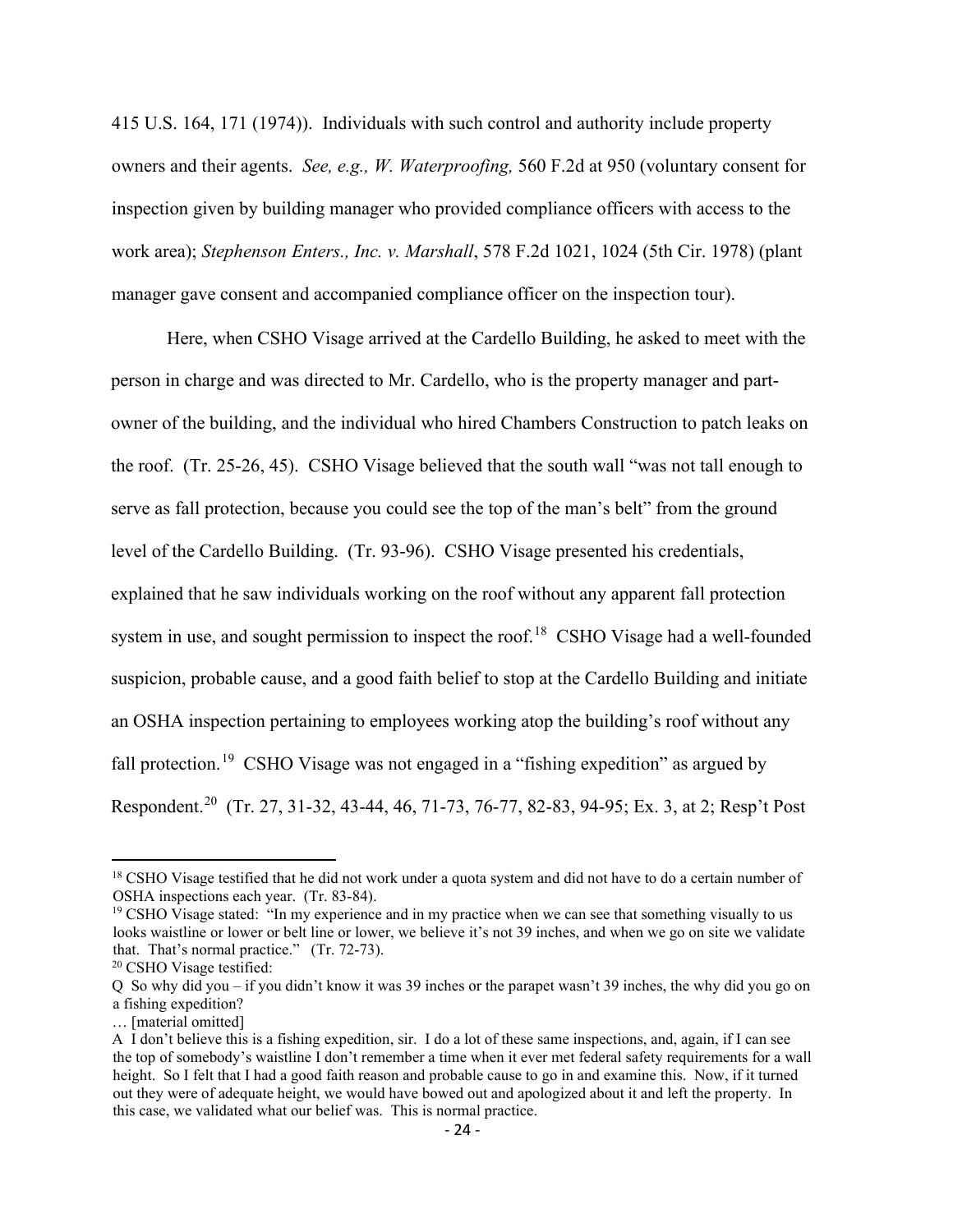Hr'g Br.). OSHA's Safety Narrative's Opening Conference Notes state: "[c]redentials were shown, purpose of visit was discussed and general inspection protocols were covered." (Ex. 3, at 2). Mr. Cardello agreed and personally escorted CSHO Visage to the roof. (Tr. 27). Mr. Cardello was "polite and cooperative throughout" the inspection. (Tr. 46). CSHO Visage received voluntary and freely given consent from an individual with control and authority over the worksite. Consequently, Chambers Construction thus lacks standing to raise Fourth Amendment claims with regard to the OSHA inspection. *See Bloomfield Mech. Contracting, Inc. v. OSHRC*, 519 F.2d 1257, 1263 (3d Cir. 1975) (construction contractor performing work at an apartment building had no standing to raise a Fourth Amendment claim because "any expectation of privacy at the … site was that of the owner" of the building); *W. Waterproofing*, 560 F.2d at 950-51 (because consent for inspection was given by building manager, construction contractor lacked standing to raise Fourth Amendment claims).

Finally, Chambers Construction's argument also fails because it did not raise any objection during the inspection, and thereby gave its implicit consent. It is well-settled that if an employer does not object to an OSHA inspection or demand a warrant at the scene of an inspection, the employer has impliedly consented to the inspection and waived any Fourth Amendment objections. *See, e.g., Lakeland Enters.*, 402 F.3d at 745 (where employees cooperated in the inspection, affirming that "any Fourth Amendment objection was waived because [employer] did not object to [OSHA's] inspection and request a warrant at the scene"); *Stephenson Enters.*, 578 F.2d at 1023-24 (consent implied where the employer's representative voiced no objection throughout the walk-around inspection during which

<sup>(</sup>Tr. 77-78, 94-95).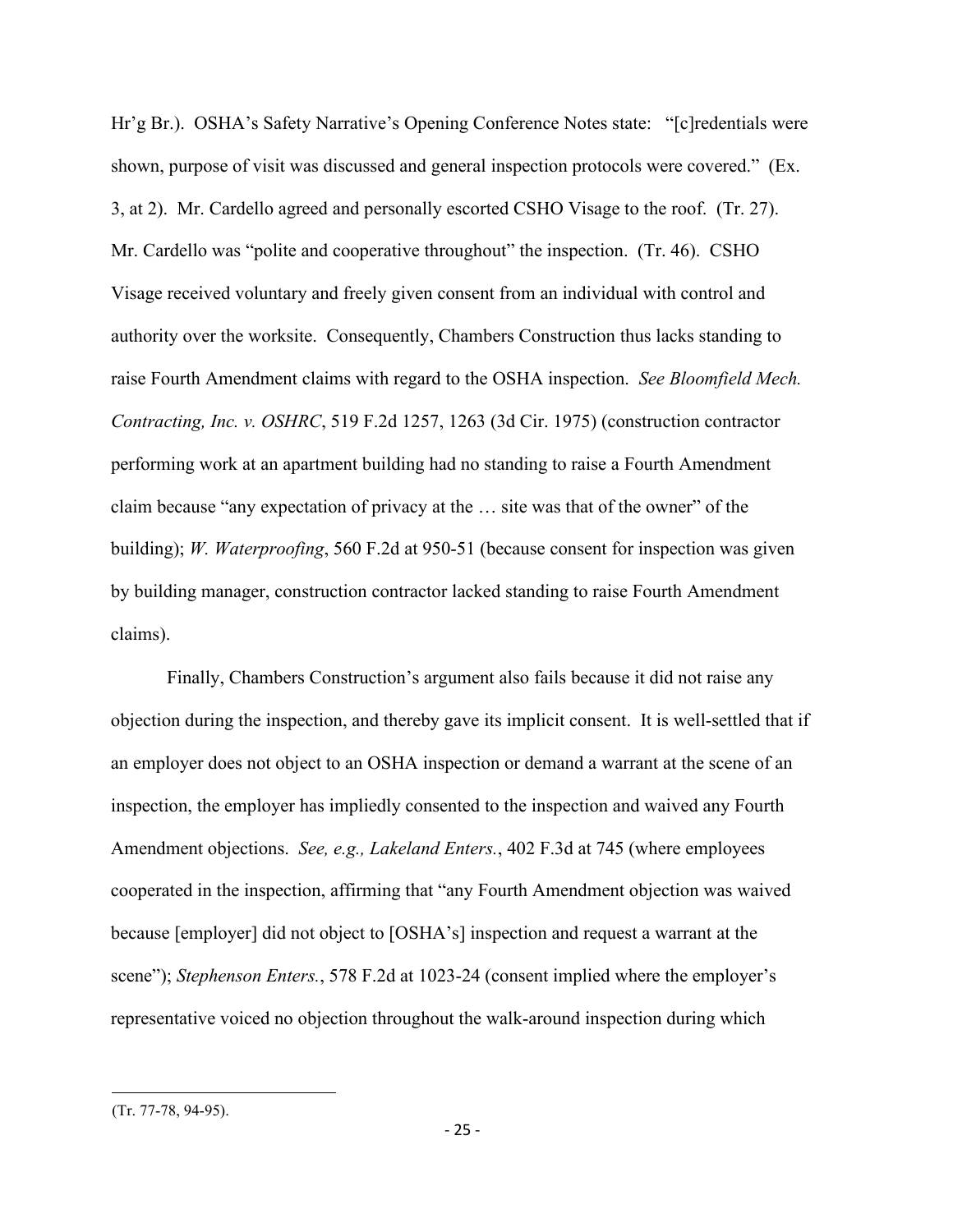violations were plain to see); *Lake Butler Apparel Co. v. Sec'y of Labor*, 519 F.2d 84, 88 (5th Cir. 1975) (noting consent implied where president of plant accompanied OSHA officer on inspection of plant and raised no objections). Here, neither Messrs. Chambers nor McCabe raised any objections during CSHO Visage's inspection. (Tr. 48-49). In his closing argument, Mr. Chambers admitted that "Chambers Construction consented to inspection, because we weren't in the process of trying to be uncooperative." (Tr. 128). Chambers Construction's Fourth Amendment arguments fail. (*See* Sec'y Post Hr'g Br. 20-24).

### **VII.****CHARACTERIZATION AND PENALTIES**

#### A. *The Secretary properly classified Citation 1, Items 1 and 2 as serious.*

 OSHA properly characterized Chambers Construction's violations of 29 C.F.R. §§ 1926.501(b)(10) and 1926.503(a)(1) as "serious" within the meaning of section 17(k) of the OSH Act. *See* 29 U.S.C. § 666(k) (violation is serious if "there is a substantial probability that death or serious physical harm could result" from exposure to a hazardous condition). Under section 17(k), "substantial probability" refers to the probability of death or serious injury occurring as a result of an accident or incident, not to the probability of that accident or incident occurring. *See Sec'y of Labor v. Trinity Indus., Inc.,* 504 F.3d 397, 401 (3d Cir. 2007). Here, Chambers Construction's employees were exposed to falls from a roof that was four-to-five stories above the lower level, and if an employee were to fall from that height, it would likely result in death or a serious injury. (Tr. 60-62). *See, e.g., Merchant's Masonry, Inc.*, 17 BNA OSHC 1005, 1007 (No. 92-424, 1994) (fall from 18 feet would likely result in serious injuries or death). (Sec'y Post Hr'g Br. 18). The violations are affirmed as serious.

## B*. The Court assesses the proposed penalties.*

 The Court assesses the total proposed penalty of \$5,544 (\$2,772 for each violation). Section 17(j) of the OSH Act directs the Commission to assess penalties "giving due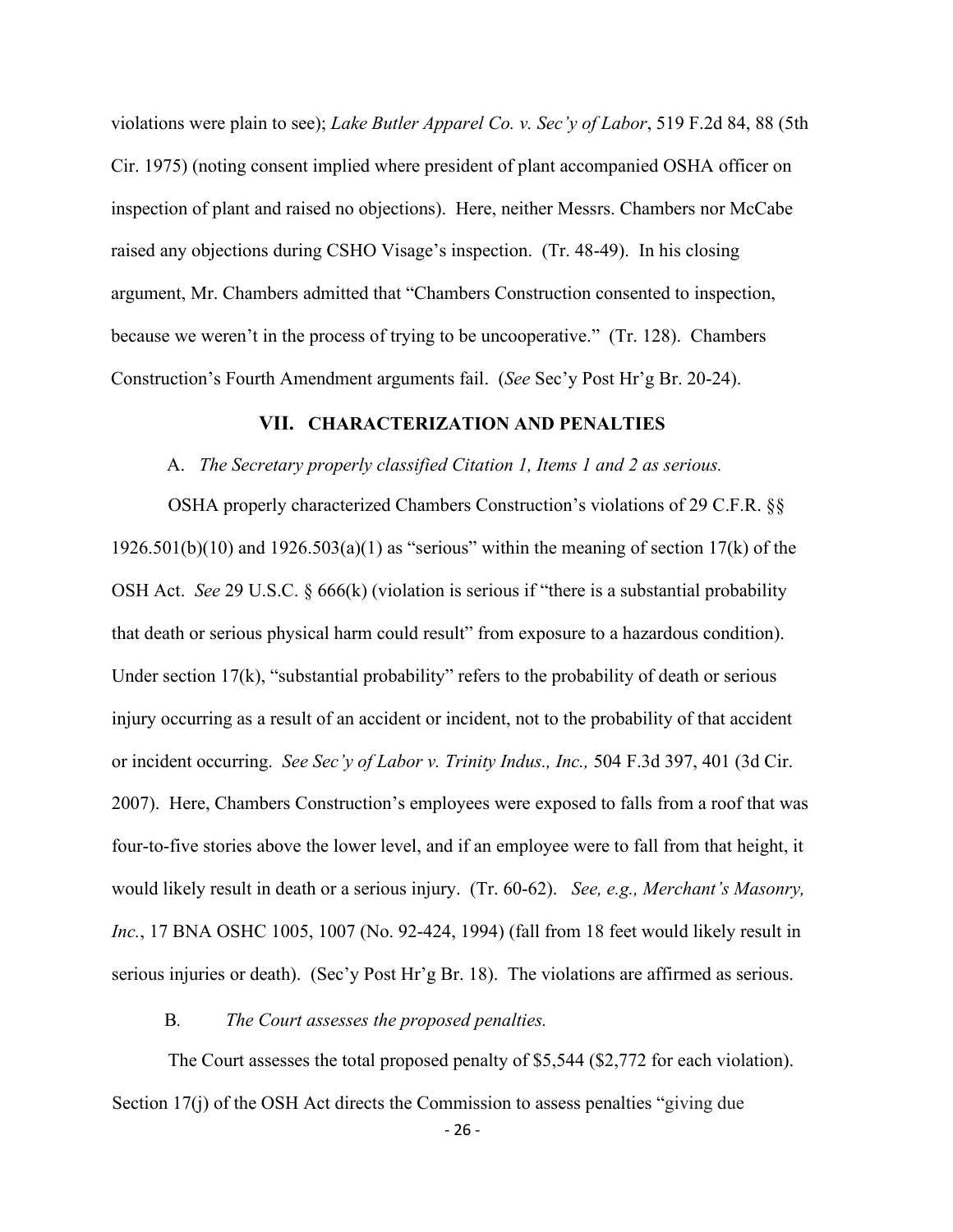consideration to the appropriateness of the penalty with respect to the size of the business of the employer being charged, the gravity of the violation, the good faith of the employer, and the history of previous violations." 29 U.S.C. § 666(j). Gravity is usually the "principal factor." *Nacirema Operating Co.*, 1 BNA OSHC 1001, 1003 (No. 4, 1972).

 OSHA considered both violations to be of "moderate" gravity. OSHA reached this conclusion based on its finding that the "severity" of the violations was high, because a fall from the roof would likely result in death, but the probability of an accident occurring was "lesser," due to the presence of the parapet walls around the perimeter of the work area. (Tr. 60-62). *See Conie Constr., Inc. v. Reich*, 73 F.3d 382, 385 (D.C. Cir. 1995) ("gravity may be based on both the severity of any possible injury and the probability of an accident") (citations omitted); *Merchant's Masonry,* 17 BNA OSHC at 1007 ("Although the likelihood of a fall may not have been high, there was substantial likelihood that there would be a serious injury in the event of a fall from a height of 18 feet. On balance, then, we consider this violation to be of moderate gravity."). OSHA also applied a 70% reduction to the penalty amount to account for the small size of Chambers Construction, which, for this particular roofing job, had only two employees. (Tr. 62-63; Ex. 2, at 1, 7).

- 27 - OSHA determined that a good faith penalty reduction was not appropriate because Chambers Construction made no attempt to assess the fall hazard posed by the roof, permitted a newly-hired employee to work on the roof without any fall hazard training, and did not have any training records or written safety programs. (Tr. 63-67, 106-07; Ex. 2, at 1, 7, Ex. 3, at 5). Mr. Chambers confirmed that he had no training records to disclose. (Tr. 106-07). *See Monroe Drywall Constr., Inc.*, 24 BNA OSHC 1209, 1211 (No. 12-0379, 2013) (explaining that "the Commission focuses on a number of factors relating to the employer's actions, including the employer's safety and health program and its commitment to assuring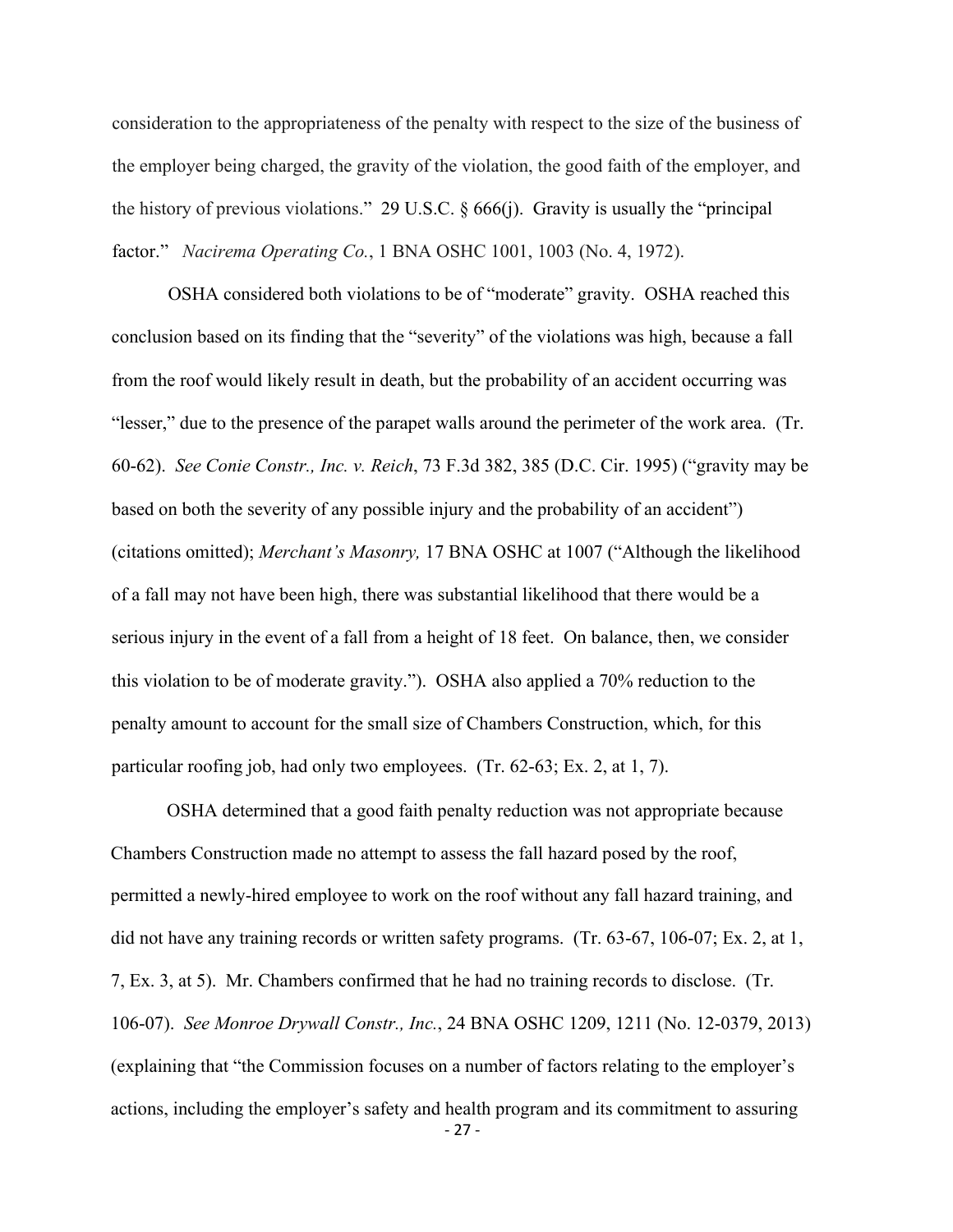safe and healthful working conditions, in determining whether an employer's overall efforts to comply with the OSH Act and minimize any harm from the violations merit a penalty reduction" for good faith) (citations omitted). Chambers Construction admits that it instructed an inexperienced and untrained employee, Mr. Ford, to perform roofing work without any fall protection simply because there were parapet walls around the perimeter, the height of which Chambers Construction did not measure. (Tr. 49, 64-65, 104-06, 118). The Court agrees with the Secretary that such a cavalier attitude toward employee safety does not evince good faith. (Sec'y Post H'rg Br., at 20). *See Monroe Drywall*, 24 BNA OSHC at 1211 (insufficient safety program, training, and instructions negate a claim for a good faith penalty reduction); *MEI Holdings, Inc.*, 18 BNA OSHC 2025, 2028 (No. 96-740, 2000) (failure to train inexperienced employees demonstrates an employer's lack of good faith) *aff'd*, 247 F.3d 347 (11<sup>th</sup> Cir. 2001).

The evidence shows that OSHA calculated the proposed penalties based on a proper consideration of the factors in section 17(j) of the OSH Act. (Sec'y Post Hr'g Br. 18-20). The Court has done the same and assesses penalties totaling \$5,544 for the two serious violations.

## **VIII. FINDINGS OF FACT AND CONCLUSIONS OF LAW**

All findings of fact and conclusions of law relevant and necessary to a determination of the contested issues have been made above. *See* Fed. R. Civ. P. 52(a). All proposed findings of fact and conclusions of law inconsistent with this decision are denied.